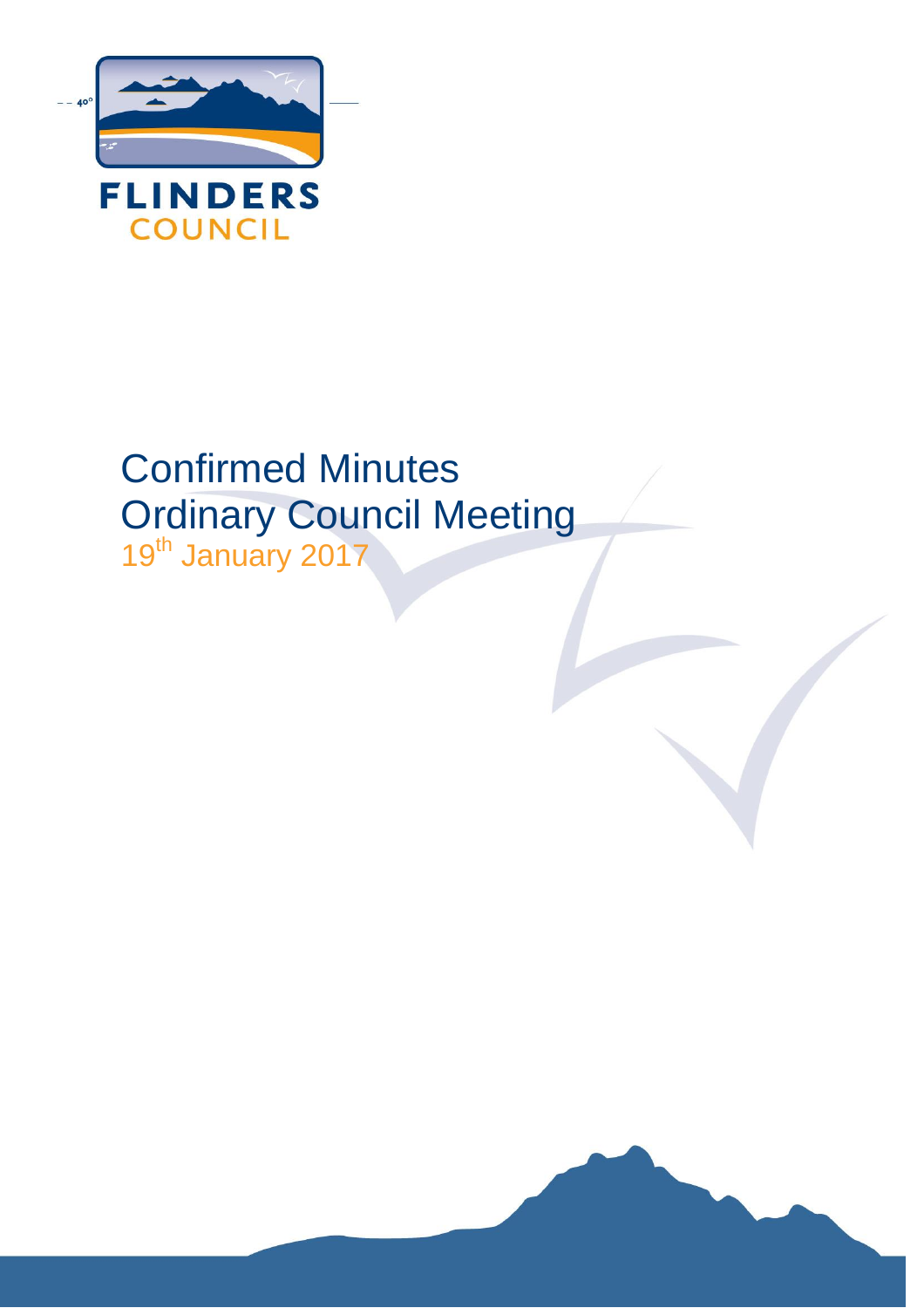# FLINDERS COUNCIL ORDINARY MEETING

# CONFIRMED MINUTES

| DATE:                      | Thursday 19 <sup>th</sup> January 2017                   |
|----------------------------|----------------------------------------------------------|
| <b>VENUE:</b>              | <b>Furneaux Arts and Entertainment Centre, Whitemark</b> |
| <b>COMMENCING:</b> 1.00 pm |                                                          |

#### PRESENT

Mayor Carol Cox Deputy Mayor Marc Cobham Cr Peter Rhodes Cr Ken Stockton Cr David Williams

#### APOLOGIES

Cr Chris Rhodes Cr Gerald Willis

#### STAFF IN ATTENDANCE

Bill Boehm - General Manager Vicki Warden - Executive Officer

Note: Mayor Carol Cox welcomed Bill Boehm to his first Council Meeting with Flinders Council and informed Council that flowers were sent to Cr Gerald Willis in hospital with Council's wishes for a speedy recovery.

#### CONFIRMATION OF MINUTES

1.01.2017 Moved: Deputy Mayor M Cobham Seconded: Cr P Rhodes That the Minutes from the Ordinary Council Meeting and the Closed Council Meeting held on the  $12^{\mathsf{th}}$  December 2016 be confirmed.

# CARRIED UNANIMOUSLY (5-0)

For: Mayor Carol Cox, Deputy Mayor Marc Cobham, Cr Peter Rhodes, Cr Ken Stockton and Cr David Williams.

# PUBLIC QUESTION TIME

#### Question 1: David Tresemer

Whereas Tas Regional Arts is closing its doors, does this alter the support by Council of arts activities in degree or emphasis?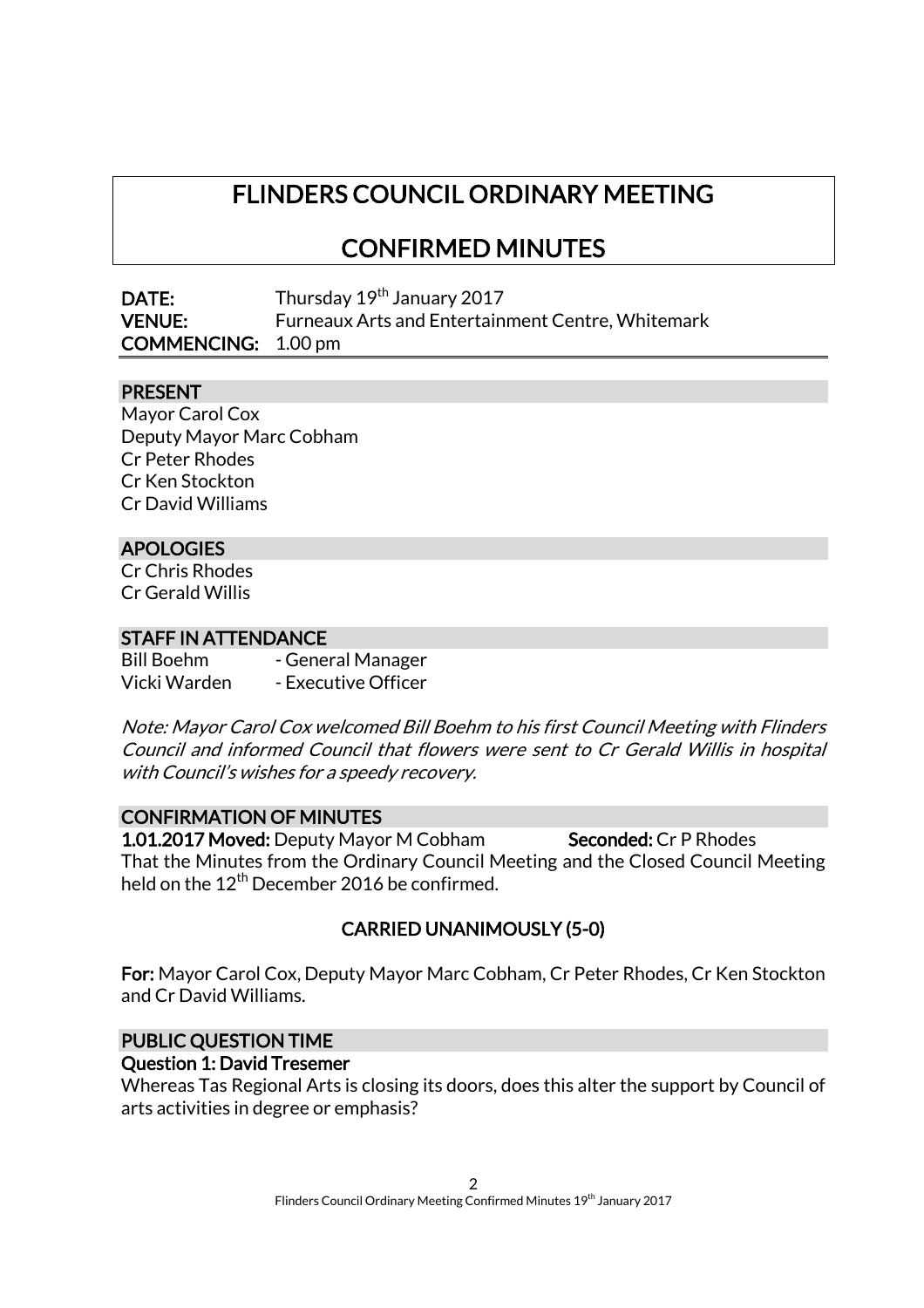#### Mayor's Response

Council was unaware of the closing of Tas Regional Arts however does not expect this to affect Council's support for arts activities in any way. If the local regional arts body would like to discuss the matter further with Council we will be happy to listen.

#### Question 2: Cr David Williams on behalf of Maxine Roughley (on behalf of FIAAI)

Given that the Flinders Island Aboriginal Association Inc. (FIAAI) own and maintain 50 houses on the Island they are finding the new restrictions on green waste very onerous and expensive. Would the General Manager and/or the Mayor please sit down with FIAAI and formulate an acceptable resolution to their problem?

#### Mayor's Response

The General Manager advised that the Works and Services Manager has met with FIAAI to resolve the immediate problem by providing a suitable disposal site.

# RESPONSE TO PUBLIC QUESTIONS

#### 15<sup>th</sup> December 2016 Council Meeting

#### Question 2: Deputy Mayor Marc Cobham on behalf of Doreen Lovegrove

The first section of Port Davies Rd (750 metres) has considerable roadside verge areas of very long grass – up to one metre high. Is the Works and Services team able to address this problem in the near future? As well as being unsightly it is also a potential fire risk coming into summer.

#### Mayor's Response:

The then Acting General Manager advised me just prior to Christmas that the works crew had mowed and whipper snipped verge areas of the road where the terrain made it viable to do so. Council has also fixed, at no cost to the Parks and Wildlife Service, the access road to the popular Sawyers Bay beach over which the Parks' Department has tenure.

2.01.2017 Moved: Cr D Williams Seconded: Cr K Stockton That the response to the public question from the  $15<sup>th</sup>$  December 2016 Council

Meeting be noted.

# CARRIED UNANIMOUSLY (5-0)

For: Mayor Carol Cox, Deputy Mayor Marc Cobham, Cr Peter Rhodes, Cr Ken Stockton and Cr David Williams.

#### COUNCILLOR'S QUESTIONS ON NOTICE Question 1: Cr Gerald Willis

I note that the Flinders Council Annual Report 2015-2016 states (page 20, paragraph 2.1.1) in relation to the addition of a fitness annex at the Lady Barron Hall, "A new Development Application was lodged with Council" and I ask the Mayor: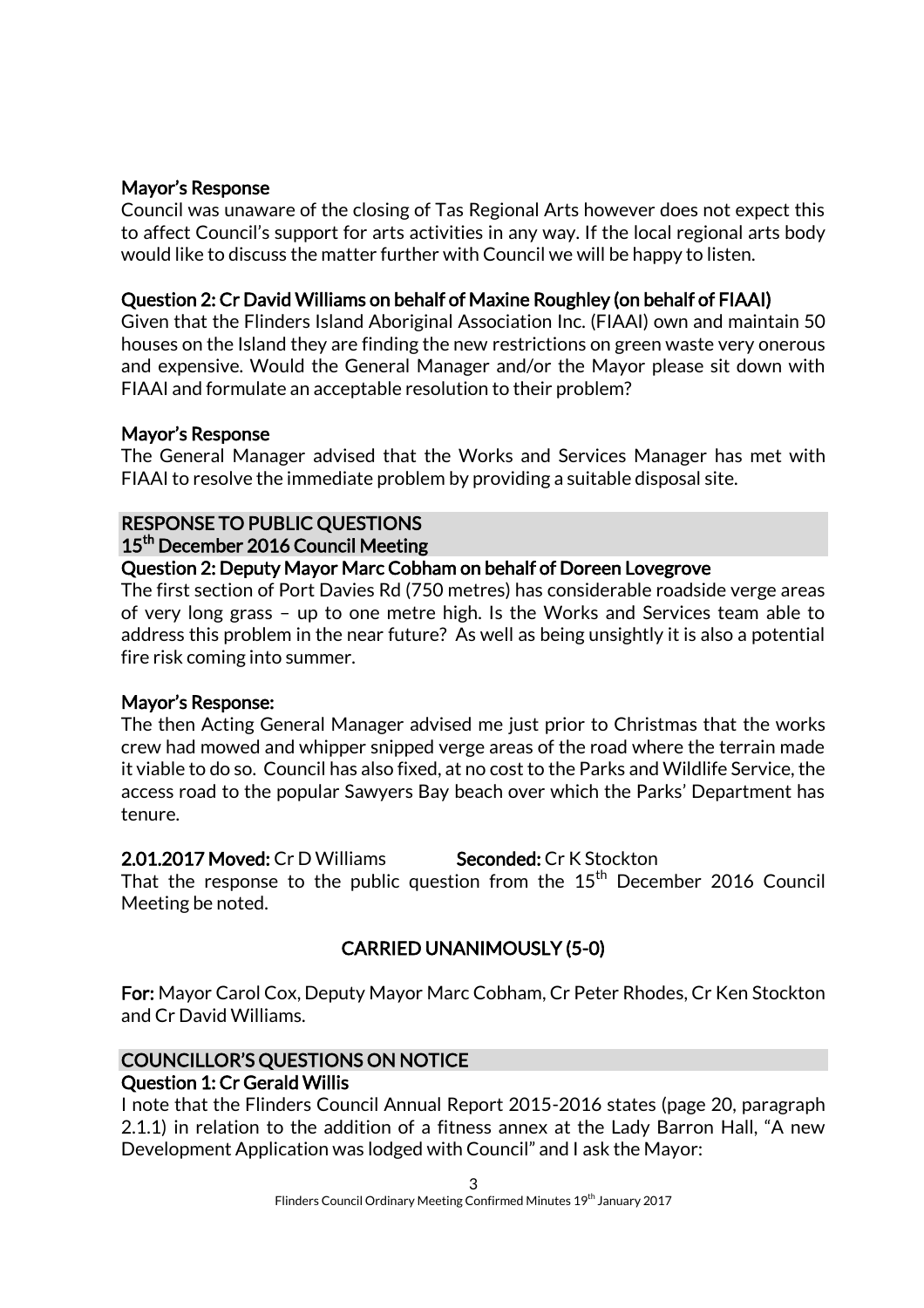- When was the Development Application lodged with the council;
- When was the Development Application referred to Councillors for consideration;
- If the Development Application was not referred to the Council for consideration why not; and
- If the Development Application was not referred to the Council for consideration under what authority was that decision made?

# General Manager's Response

Cr Willis has verbally asked this question previously and been reminded at that time that Development Applications for Permitted Uses are not considered by Council. The Development Application was lodged with Council on the 29<sup>th</sup> June 2016 and approved on 11<sup>th</sup> July 2016. Development Applications for Permitted Uses are not referred to Councillors as Councillors have given delegation to the General Manager regarding Planning Permits for Permitted Uses, as per the Instrument of Delegation which was unanimously approved by the Councillors.

# 3.01.2017 Moved: Cr P Rhodes Seconded: Cr Ken Stockton

That the response to the Councillor's Question On Notice be noted.

# CARRIED UNANIMOUSLY (5-0)

For: Mayor Carol Cox, Deputy Mayor Marc Cobham, Cr Peter Rhodes, Cr Ken Stockton and Cr David Williams.

#### COUNCILLOR'S QUESTIONS WITHOUT NOTICE Nil

LATE AGENDA ITEMS Nil

DECLARATION OF PECUNIARY INTEREST Nil

LEAVE OF ABSENCE Nil

# **PETITIONS**

Nil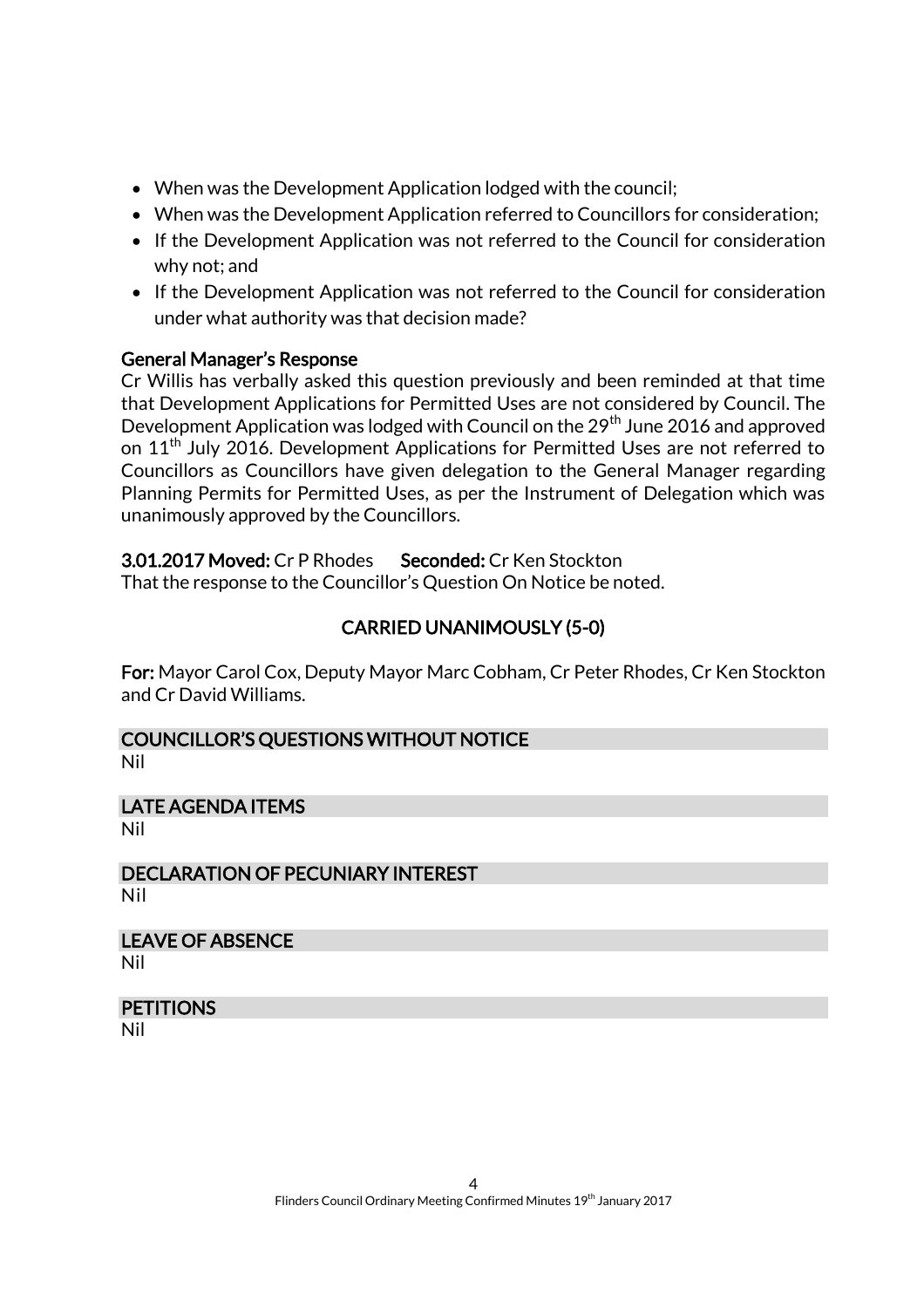# WORKSHOPS & INFORMATION FORUMS File No: COU/0205

# Council Workshop held on 1<sup>st</sup> December 2016

Council held a Workshop on the following subjects:

- Item 1: Roberts St Reserve
- Item 2: Code of Tender and Contracts Policy
- Item 3: Review of Council Committees and Special Committees
- Item 4: Council Christmas Party
- Item 5: Badger Corner Boat Ramp
- Item 6: Grant Funding for Community Infrastructure

#### Councillors Present:

Mayor Carol Cox, Deputy Mayor Marc Cobham, Cr Chris Rhodes, Cr Peter Rhodes and Cr Gerald Willis.

#### Apologies:

Cr Ken Stockton Cr David Williams

#### Staff and Consultants Present:

Sophie Pitchford (Acting General Manager), Jacci Viney (Development Services Coordinator) (Item 1 only) and Vicki Warden (Executive Officer) (Items 2 – 4 only).

As workshops and information sessions are for information and discussion purposes only, no decisions are made or foreshadowed at these proceedings.

#### VOTING REQUIREMENTS:

Simple Majority

#### RECOMMENDATION:

That the Council Workshop held on  $1^{\rm st}$  December 2016 be noted.

#### DECISION:

4.01.2017 Moved: Deputy Mayor M Cobham Seconded: Cr P Rhodes That the Council Workshop held on  $1^{\rm st}$  December 2016 be noted.

# CARRIED UNANIMOUSLY (5-0)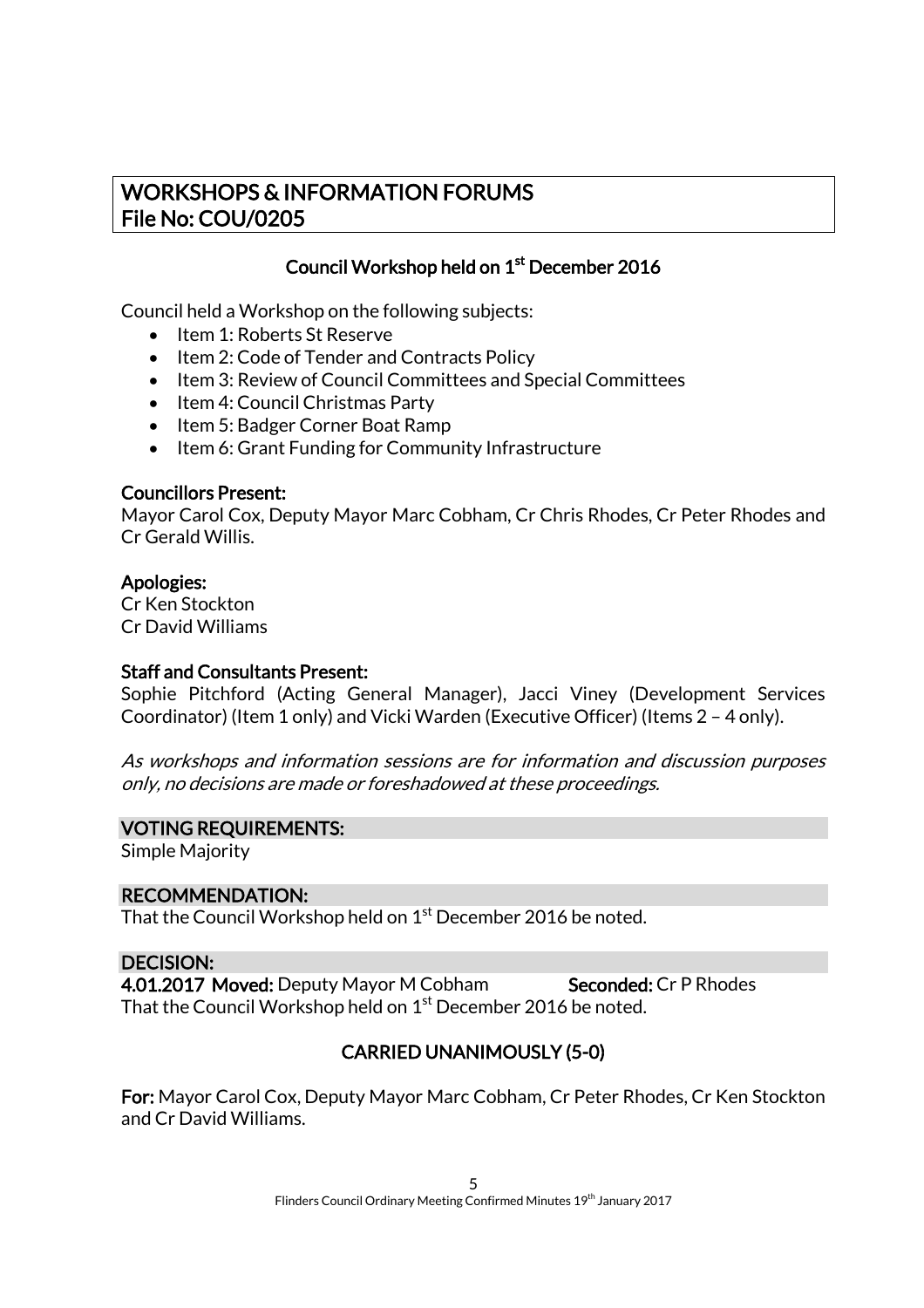# PUBLIC MEETINGS

Nil

# PUBLICATIONS/REPORTS TABLED FOR COUNCIL INFORMATION Nil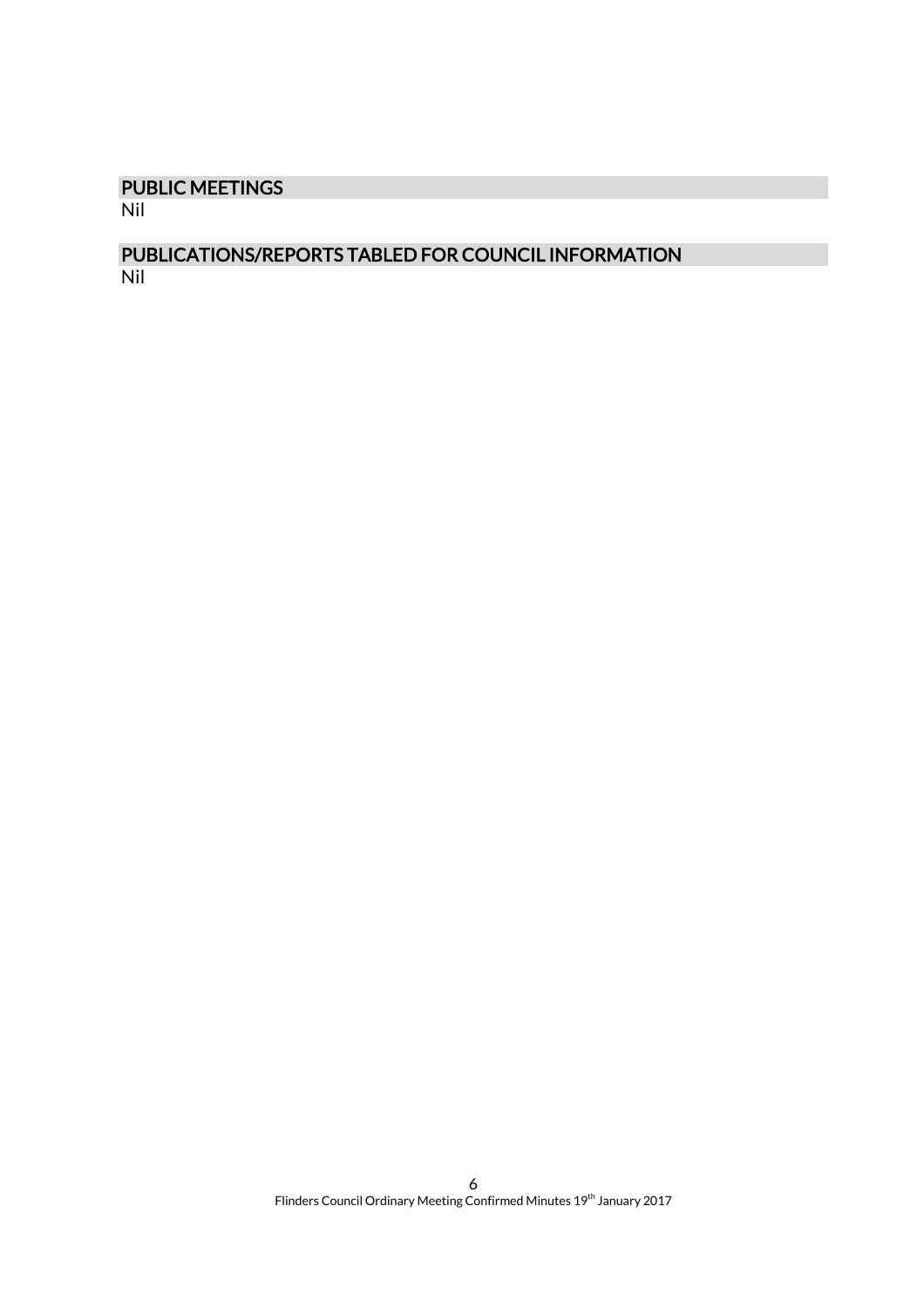# REPORTS TO BE RECEIVED

Lady Barron Hall & Recreational Special Committee File No: AME/0503 Annexure 1: Lady Barron Hall & Recreational Special Committee Annual General Meeting 23<sup>rd</sup> November 2015 Confirmed Minutes

#### OFFICER'S REPORT (Bill Boehm, General Manager):

The confirmed minutes of the Lady Barron Hall & Recreational Special Committee Annual General Meeting held Monday 23rd November 2015 have been provided for consideration. The minutes outline what the committee has been working on to date and can now be received by Council.

#### OFFICER'S RECOMMENDATION

That the confirmed minutes of the Lady Barron Hall & Recreational Special Committee Annual General Meeting held Monday 23<sup>rd</sup> November 2015 be received.

### DECISION:

5.01.2017 Moved: Cr D Williams Seconded: Cr K Stockton

That the confirmed minutes of the Lady Barron Hall & Recreational Special Committee Annual General Meeting held Monday 23<sup>rd</sup> November 2015 be received.

# CARRIED UNANIMOUSLY (5-0)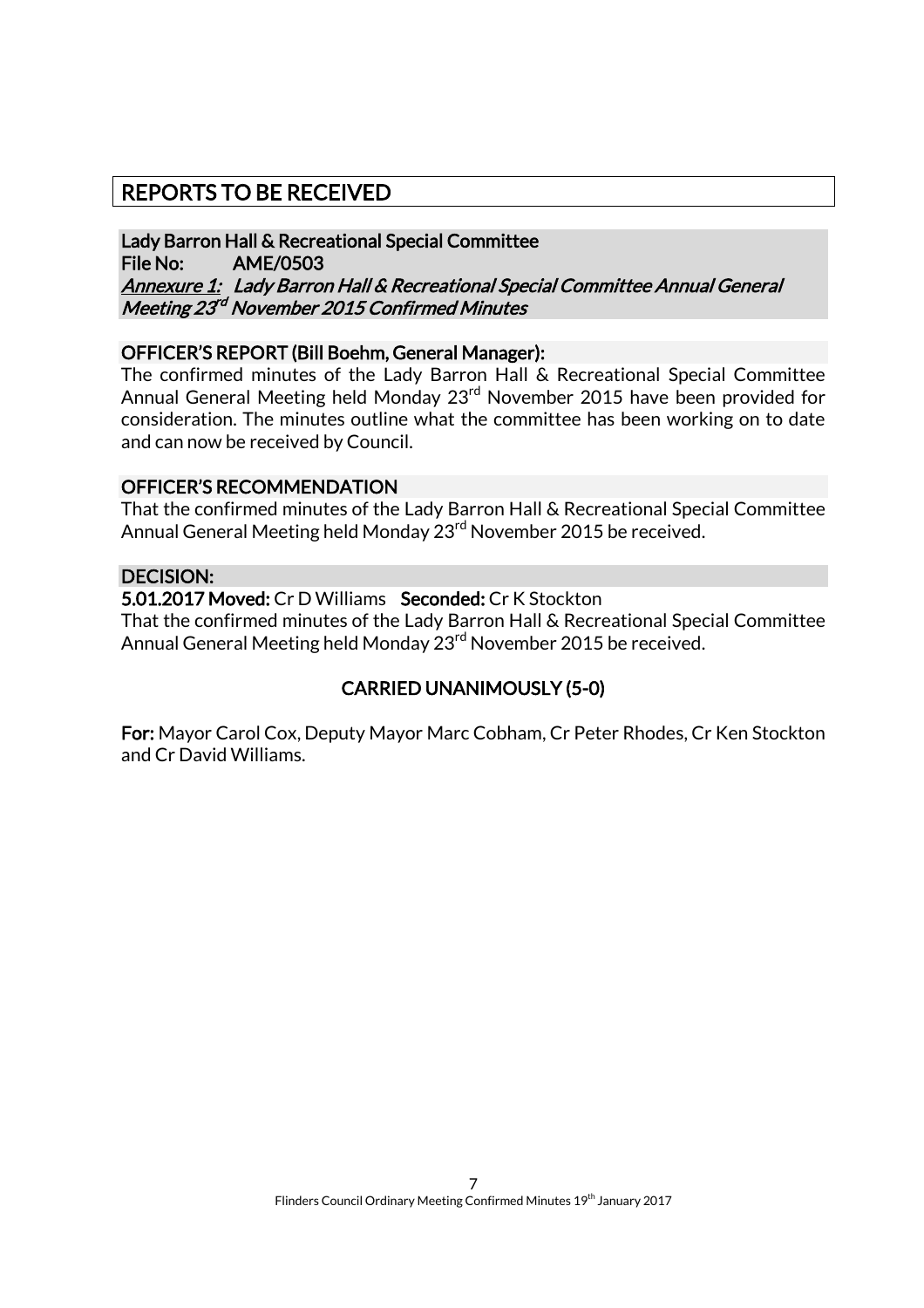Lady Barron Hall & Recreational Special Committee File No: AME/0503 Annexure 2: Lady Barron Hall & Recreational Special Committee Annual General Meeting 8<sup>th</sup> December 2016 Unconfirmed Minutes

#### OFFICER'S REPORT (Bill Boehm, General Manager):

The unconfirmed minutes of the Lady Barron Hall & Recreational Special Committee Annual General Meeting held Thursday 8<sup>th</sup> December 2016 have been provided for consideration. The minutes outline what the committee has been working on to date and can now be noted by Council.

#### OFFICER'S RECOMMENDATION

That the unconfirmed minutes of the Lady Barron Hall & Recreational Special Committee Annual General Meeting held Thursday 8<sup>th</sup> December 2016 be noted.

#### DECISION:

6.01.2017 Moved: Cr D Williams Seconded: Cr P Rhodes That the unconfirmed minutes of the Lady Barron Hall & Recreational Special Committee Annual General Meeting held Thursday 8<sup>th</sup> December 2016 be noted.

# CARRIED UNANIMOUSLY (5-0)

For: Mayor Carol Cox, Deputy Mayor Marc Cobham, Cr Peter Rhodes, Cr Ken Stockton and Cr David Williams.

Note: Cr David Williams notified Council that the year had been omitted from the date of these minutes and that they will be amended.

7.01.2017 Moved: Deputy Mayor M Cobham Seconded: Cr K Stockton That Council endorses the following appointments made at the Lady Barron Hall and Recreational Special Committee Annual General Meeting:

Chair: Cr. D. Williams Vice President: C. Cox Treasurer: J. Clark Secretary: F. Bryson Assistant Secretary: C. Murphy Committee members: P. Masters; K. Murphy; T. Maynard.

# CARRIED UNANIMOUSLY (5-0)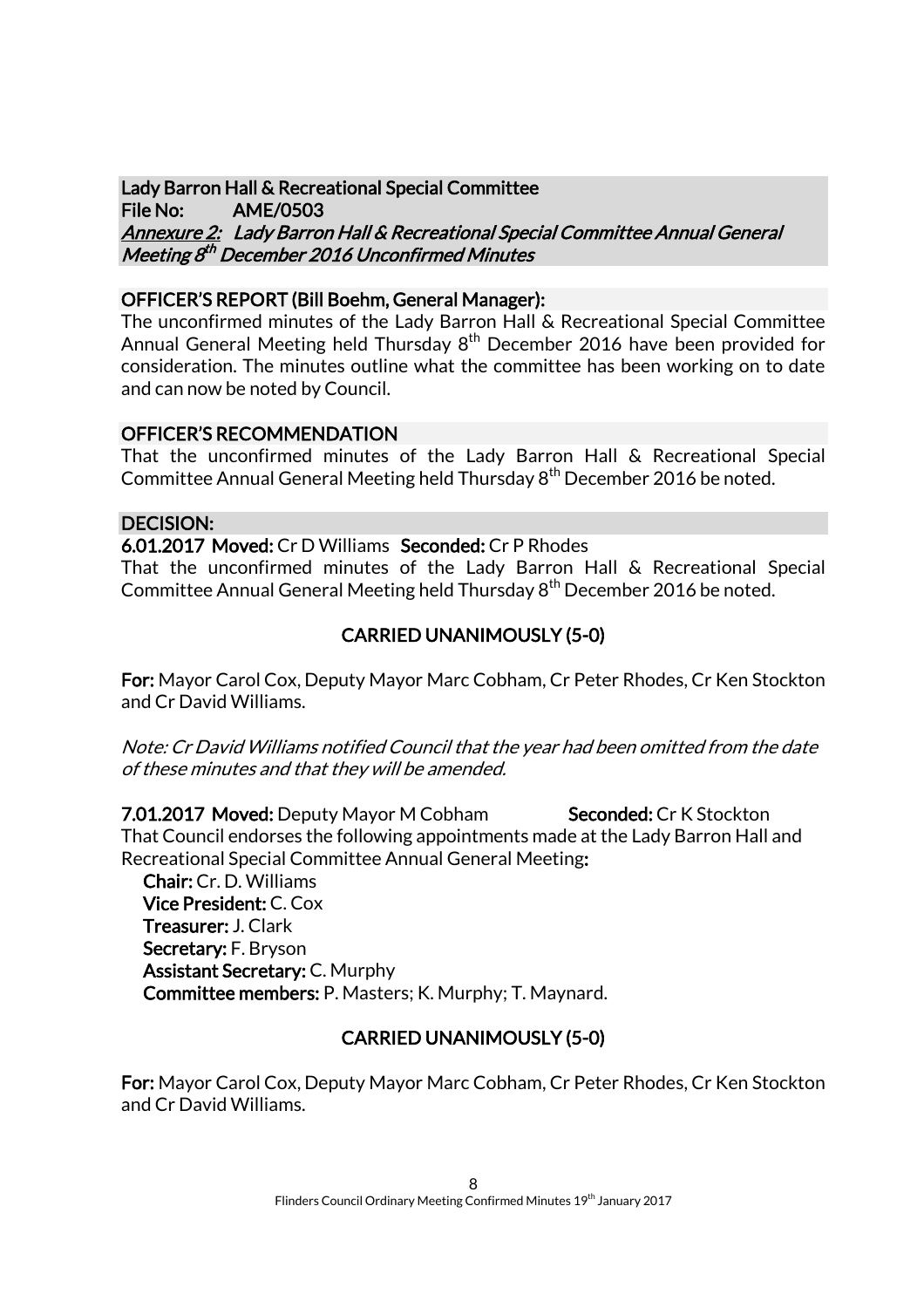Lady Barron Hall & Recreational Special Committee File No: AME/0503 <u>Annexure 3:</u> Lady Barron Hall & Recreational Special Committee Meeting 8th December 2016 Unconfirmed Minutes

#### OFFICER'S REPORT (Bill Boehm, General Manager):

The unconfirmed minutes of the Lady Barron Hall & Recreational Special Committee Meeting held Thursday 8<sup>th</sup> December 2016 have been provided for consideration. The minutes outline what the committee has been working on to date and can now be noted by Council.

#### OFFICER'S RECOMMENDATION

That the unconfirmed minutes of the Lady Barron Hall & Recreational Special Committee Meeting held Thursday 8<sup>th</sup> December 2016 be noted.

#### DECISION:

8.01.2017 Moved: Deputy Mayor M Cobham Seconded: Cr D Williams That the unconfirmed minutes of the Lady Barron Hall & Recreational Special Committee Meeting held Thursday 8<sup>th</sup> December 2016 be noted.

#### CARRIED UNANIMOUSLY (5-0)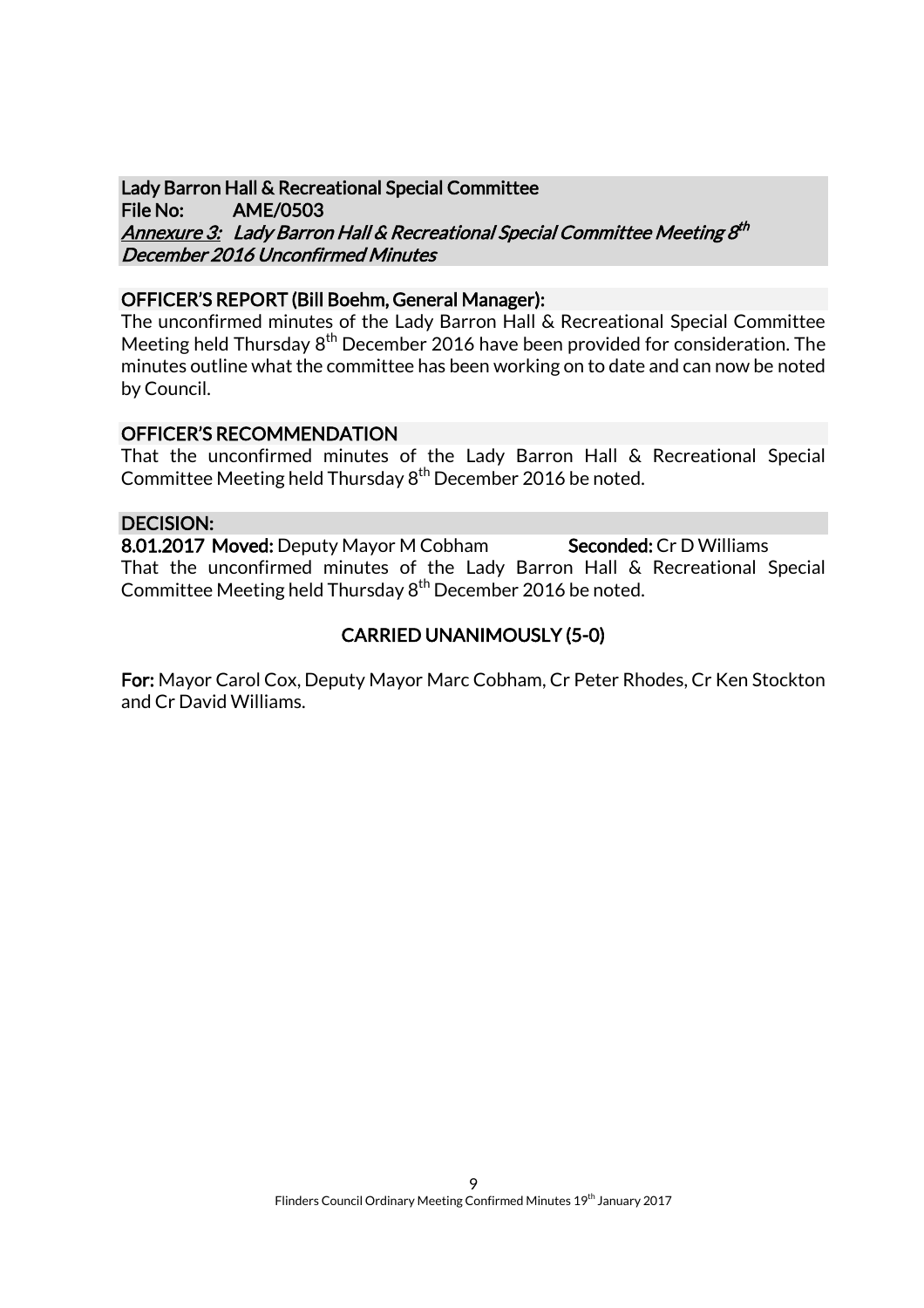# COUNCILLORS' REPORTS

#### Deputy Mayor's Monthly Report File No: COU/0600

#### ACTIVITIES:

| <b>DATE</b> | <b>ITEM</b>                                                          |
|-------------|----------------------------------------------------------------------|
| 11.12.16    | Meeting with community member re NBN installation delays             |
| 13.12.16    | Emita Hall Special Committee meeting                                 |
| 14.12.16    | Phone call re Safe Harbour project from a community member           |
| 15.12.16    | Consultant's Sports Club presentation                                |
| 15.12.16    | <b>Council Meeting</b>                                               |
| 15.12.16    | Council AGM                                                          |
| 17.12.16    | Emita Hall Special Committee fundraiser at Quickshear                |
| 07.01.17    | Emita Sports Day, fundraiser for Emita Hall Special Committee        |
| 11.01.17    | Phone call re ongoing island telecommunications issues               |
| 12.01.17    | <b>Council Workshop</b>                                              |
| 14.01.17    | Phone call from resident re excess roadside vegetation bushfire risk |

#### RECOMMENDATION:

That the Deputy Mayor's report be received.

#### DECISION:

9.01.2017 Moved: Cr K Stockton Seconded: Cr P Rhodes That the Deputy Mayor's report be received.

# CARRIED UNANIMOUSLY (5-0)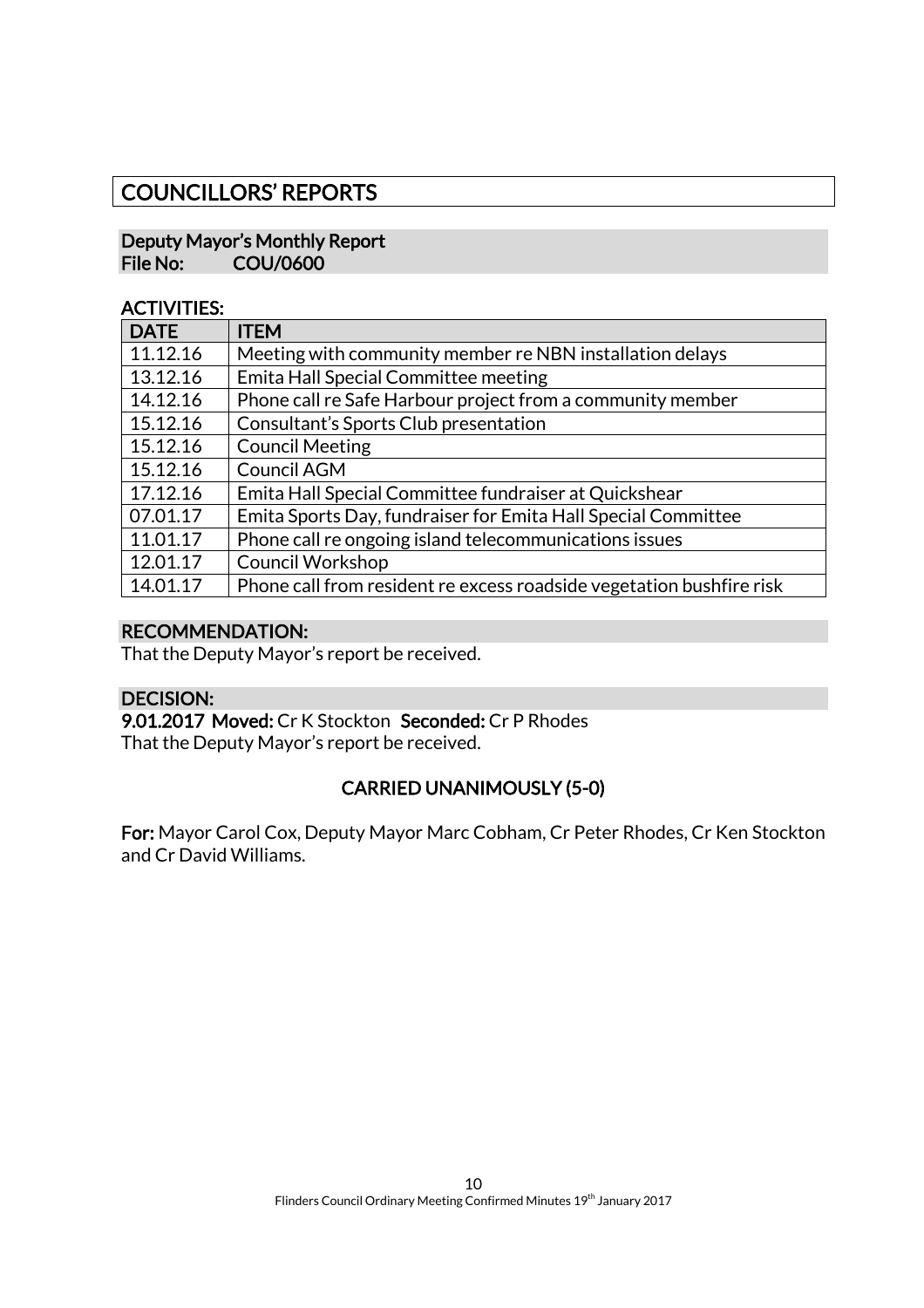Report from Councillor Gerald Willis as the Flinders Council Representative on TasWater Owners' Committee File No: COU/0312

| <b>DATE</b> | <b>WHO</b>                                                                                                                          | <b>SUBJECT</b>                                                                                                                                                    |
|-------------|-------------------------------------------------------------------------------------------------------------------------------------|-------------------------------------------------------------------------------------------------------------------------------------------------------------------|
| 06.12.16    | Email from Ailsa Sypkes,<br><b>General Manager Legal</b><br>and Governance for<br><b>TasWater</b>                                   | Email with draft minutes of a meeting of<br>Owners' Representatives held on 10<br>November plus a copy of the<br>presentation provided at the December<br>meeting |
| 09.12.16    | Email from Lynn Luckock,<br><b>Executive Assistant to</b><br>Mike Brewster, Chief<br><b>Executive Officer of</b><br><b>TasWater</b> | Letter from Miles Hampton, Chairman<br>plus the 10 year plan to 2026                                                                                              |

#### CORRESPONDENCE IN:

#### RECOMMENDATION:

That the report from Councillor Gerald Willis as the Flinders Council Representative on TasWater Owners' Committee be received.

#### DECISION:

10.01.2017 Moved: Deputy Mayor M Cobham Seconded: Cr P Rhodes That the report from Councillor Gerald Willis as the Flinders Council Representative on TasWater Owners' Committee be received.

#### CARRIED UNANIMOUSLY (5-0)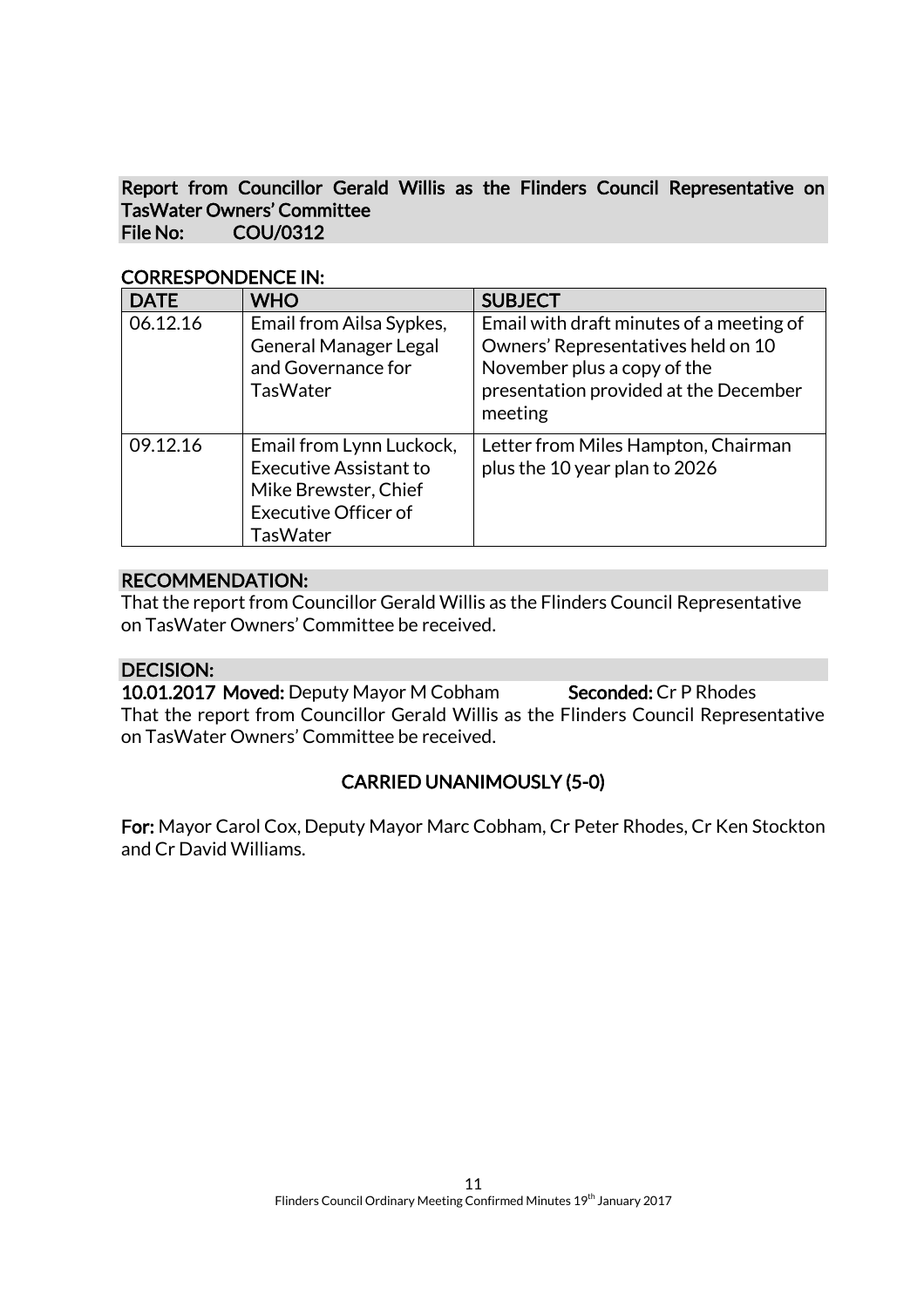#### Report from Councillor Gerald Willis as the Flinders Council Representative on Flinders Island Tourism and Business Inc. File No: CSV/1704

Along with David Heap, a member of the Council's Community and Economic Development team, I attended a meeting of the Flinders Island Tourism and Business Inc. on Monday 19 December 2016.

The draft minutes have not yet been prepared, but I can report that the following matters were discussed:

- Progress on the Friends of Flinders campaign;
- Visit by the ship "The World";
- Marketing update;
- Flinders Island Touring Map and Food Guide;
- Website development;
- Wave video:
- Launch of marketing and strategy campaign;
- Visits by public relations and media people;
- Flinders Island Trail:
- 2017 Crayfish Festival;
- 2017 Running Festival;
- Wi-Fi hub:
- Road to the Patriachs Sanctuary; and
- Transport committee.

#### RECOMMENDATION:

That the report from Councillor Gerald Willis as the Flinders Council Representative on Flinders Island Tourism and Business Inc. be received.

#### DECISION:

11.01.2017 Moved: Cr P Rhodes Seconded: Deputy Mayor M Cobham That the report from Councillor Gerald Willis as the Flinders Council Representative on Flinders Island Tourism and Business Inc. be received.

# CARRIED UNANIMOUSLY (5-0)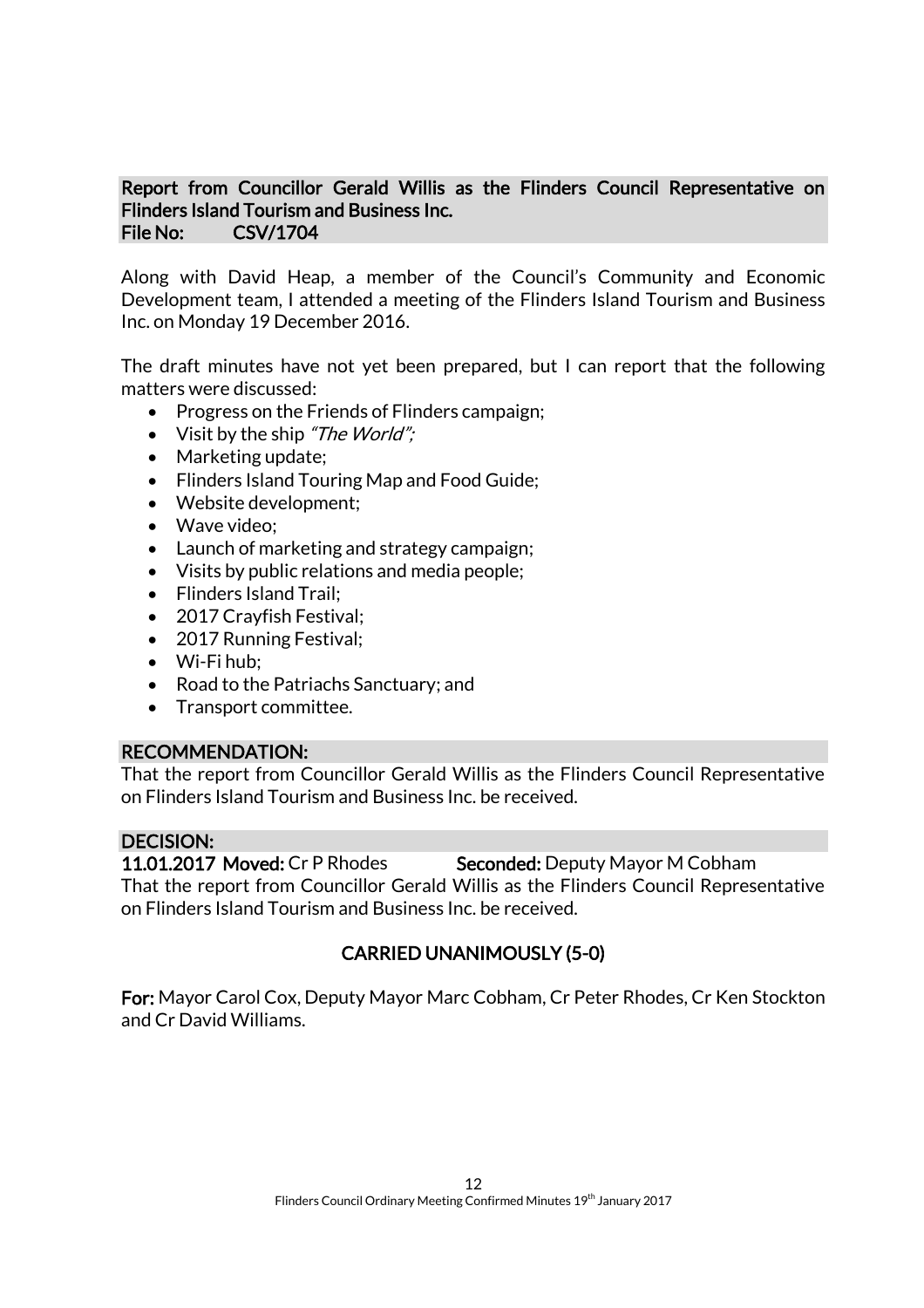# MAYOR'S REPORT:

| <b>ACTION</b>            | <b>Information</b> |
|--------------------------|--------------------|
| <b>PROPONENT</b>         | Mayor C Cox        |
| <b>FILE REFERENCE</b>    | COU/0600           |
| <b>ASSOCIATED PAPERS</b> | Nil                |

#### REPORT:

#### APPOINTMENTS:

| 09.12.16 | Teleconference with Clyde & Co                              |
|----------|-------------------------------------------------------------|
| 10.12.16 | Lions Children's Christmas Party                            |
| 11.12.16 | <b>Carols by Candlelight</b>                                |
| 15.12.16 | Presentation on Sport & RSL Club - Giles Newstead & Richard |
|          | <b>Brenchley from Dock4 Architects</b>                      |
| 15.12.16 | <b>Council Ordinary Meeting</b>                             |
| 15.12.16 | <b>Council Annual General Meeting</b>                       |
| 17.12.16 | Quickshear event                                            |
| 19.12.16 | Flinders Island District High School Final Assembly         |
| 22.12.16 | Works and Service end of year gathering                     |
| 01.01.17 | Wake for Mary-Anne Roberts (ex-Councillor)                  |
| 07.01.17 | <b>Emita Sports</b>                                         |
| 08.01.17 | Museum - Opening of the History of Shipping Exhibition      |
| 09.01.17 | "The World" at Trousers Point                               |
| 12.01.17 | <b>Council Workshop</b>                                     |

#### General Manager Position:

Mr Bill Boehm started with Council in the position of General Manager on the  $3<sup>rd</sup>$  January 2017. I welcome Bill and his partner Kaye to the Island wishing them a long and satisfying stay. Bill was selected as the result of an intensive recruitment process in which all Councillors were involved and unanimously approved his appointment. Bill is quickly learning that the business of Council is both varied and demanding. I urge you all to be welcoming and supportive as Bill and Kaye adjust to island living.

#### Museum:

The current exhibition on the shipping history of the Island is extremely fascinating giving a snapshot of the vessels from sailing to the current roll-on-roll-off vessel servicing the Islands, as well as the evolution of the wharfs used. Whilst the Museum infrastructure is owned by Council the Furneaux Museum collection is managed and cared for entirely by the volunteer members of the Furneaux Historical Research Association (FHRA). The professionalism and dedication of the volunteers through the years of its operation has seen it develop into an extremely important asset as a comprehensive collection and snapshot of the history of the Furneaux Group.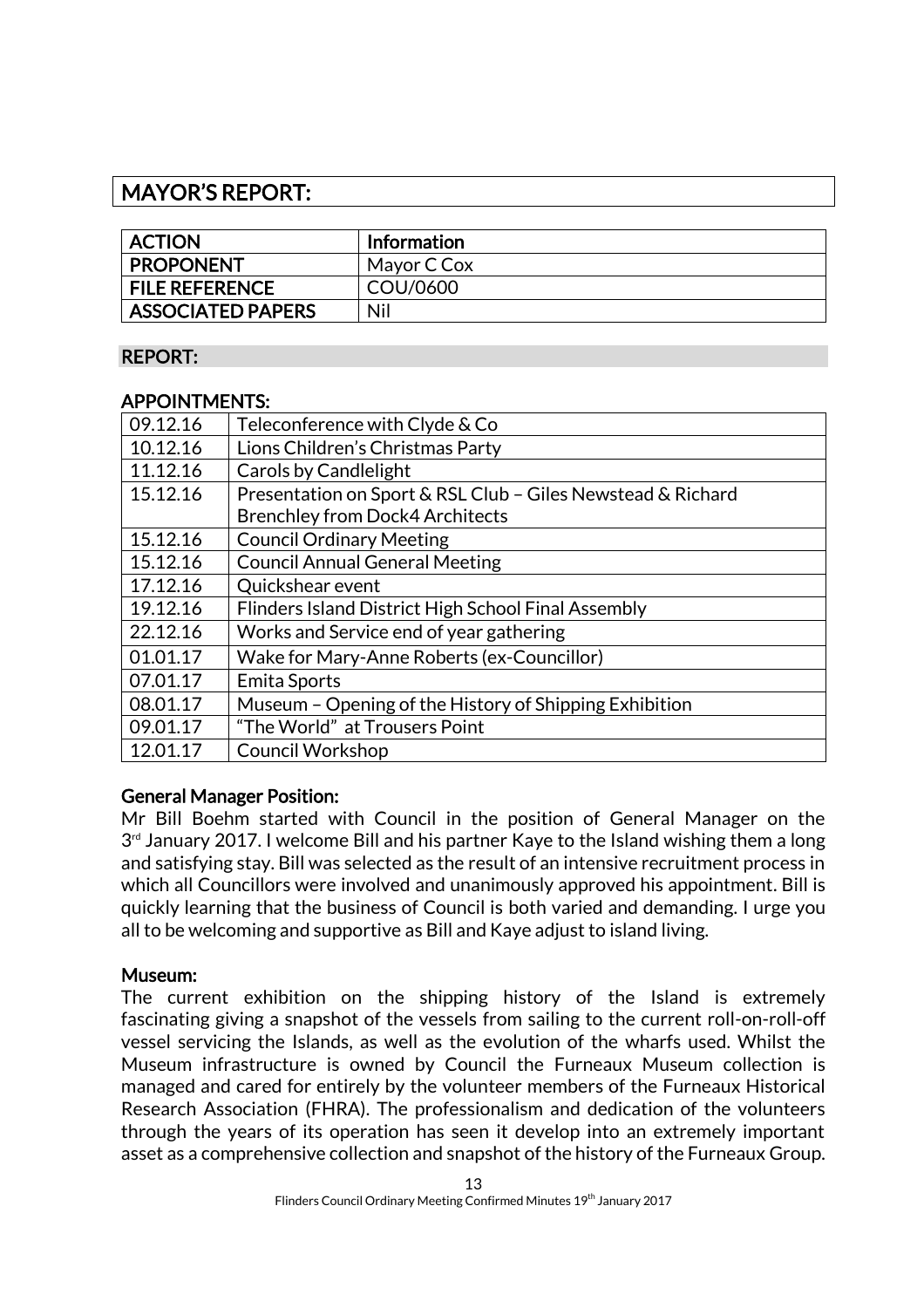The FHRA is currently seeking to alter the entrance and slightly extend the foyer area to overcome some of the practical difficulties that have emerged with the current layout and will be seeking external grant funding to enable this to happen. I intend to provide a letter of support from Council on the importance of this facility to the Community.

#### Flinders Island District High School Awards:

In 2016 the Council again donated \$500 to the Dux of the School, a year 10 student going onto further education. The payment of the award is over two years with the \$250 being awarded to the student for 2017 and a further \$250 being given in 2018, provided further education is still being undertaken. This has been a long standing annual contribution made by Council and given the recent changes to school leaving age the current protocols around the donation need to be reviewed. Congratulations to Se'elle Clarkson, the recipient of the 2016 Dux award.

| <b>DATE</b> | <b>WHO</b>                                                        | <b>SUBJECT</b>                                                                                                      |
|-------------|-------------------------------------------------------------------|---------------------------------------------------------------------------------------------------------------------|
| 06.12.16    | J Vuddamalay, Searchlight<br>Group                                | Request for a testimonial                                                                                           |
| 09.12.16    | M Patterson, Area General<br>Manager, Telstra Country<br>Wide     | Letter drafted to the Minister for<br>consideration by Cabinet                                                      |
| 09.12.16    | M Hampton, Chairman<br><b>TasWater</b>                            | Letter from Chairman and<br>TasWater10 year financial plan                                                          |
| 13.12.16    | K Stephenson, CEO, Local<br>Government Association of<br>Tasmania | Budget Submission to the State<br>Government for 2017-18                                                            |
| 13.12.16    | M Patterson, Telstra Country<br>Wide                              | Flinders Island telecommunications<br>project                                                                       |
| 20.12.16    | J Denholm, Primary Health<br>Tasmania                             | Media release - New rural primary<br>health services announced                                                      |
| 21.12.16    | J Vuddamalay, Searchlight<br>Group                                | Final selection report                                                                                              |
| 29.12.16    | Cr G Willis                                                       | Request the Works Department<br>mow the roadside outside land<br>belonging to Roy McCormick in<br><b>Coast Road</b> |
| 02.01.17    | Cr K Stockton                                                     | Copy of email from T Griggs re<br>Palana boat ramp repairs - missing a<br>ladder                                    |
| 02.01.17    | T Griggs & L Nicol                                                | Senior officer remuneration                                                                                         |
| 04.01.17    | J Youl, Flinders Island Tourism<br>& Business Inc.                | <b>Confirmation of Flinders island</b><br>Tourism and Business Inc. meeting                                         |

# CORRESPONDENCE IN: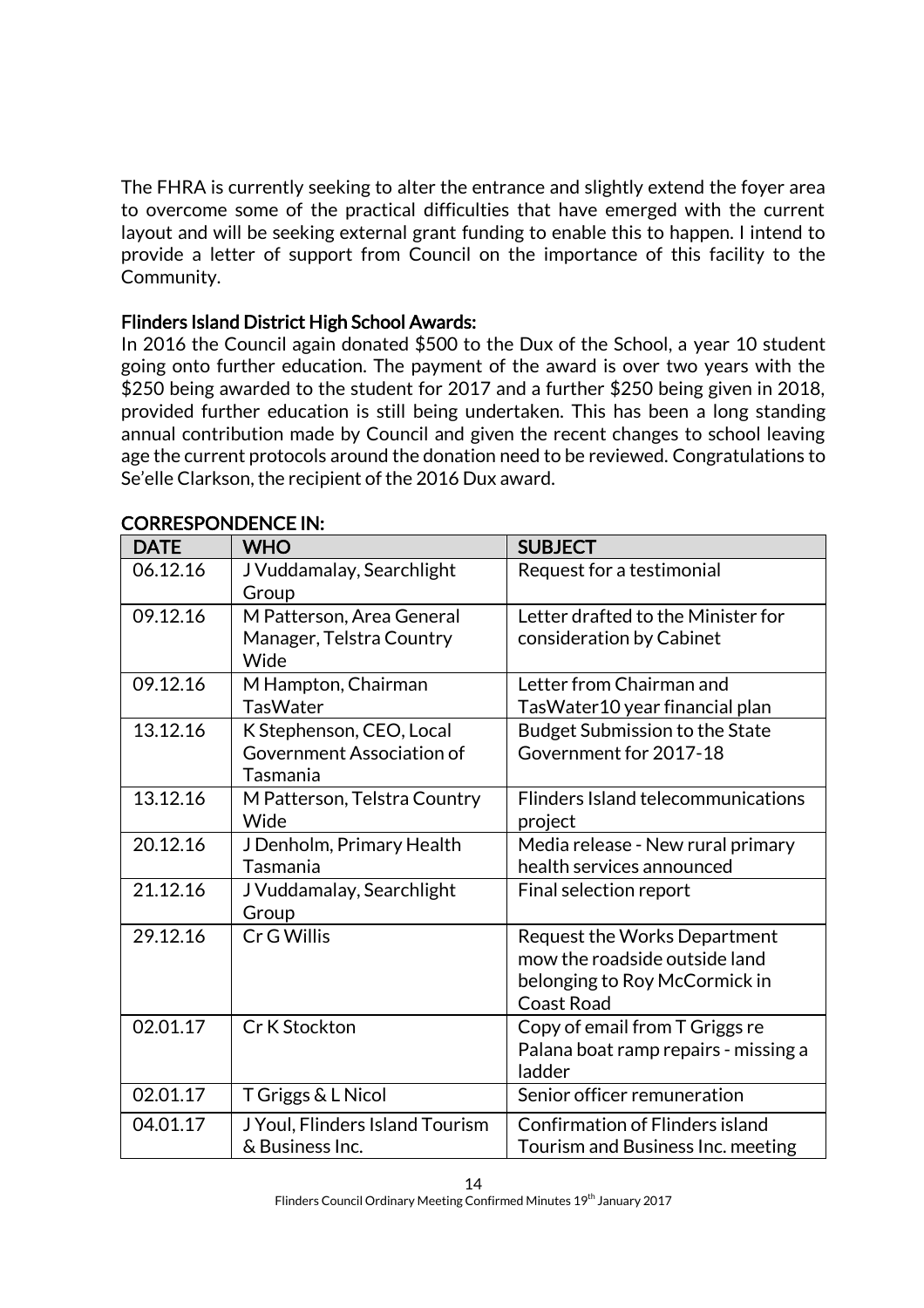| <b>DATE</b> | <b>WHO</b>                                                 | <b>SUBJECT</b>                                        |
|-------------|------------------------------------------------------------|-------------------------------------------------------|
|             |                                                            | with John Pitt                                        |
| 06.01.17    | M Brewster, CEO, Tas Water                                 | Whitemark water supply                                |
| 06.01.17    | K Foster, Department of the<br>Prime Minister and Cabinet' | Summary of issues discussed during<br>visit to Island |
| 09.01.17    | L Sowden, Moray & Agnew<br>Lawyers                         | New contact details                                   |
| 10.01.17    | R Whitehead, Tasmania Audit<br>Office                      | Probity examination of use of credit<br>card          |

# CORRESPONDENCE OUT:

| <b>DATE</b> | <b>WHO</b>                           | <b>SUBJECT</b>                         |
|-------------|--------------------------------------|----------------------------------------|
| 13.12.16    | <b>Flinders Island District High</b> | Acceptance of invitation to            |
|             | School                               | presentation evening                   |
| 13.12.16    | L Mason                              | Thank you for your work on the         |
|             |                                      | Tasmanian Community Fund               |
| 14.12.16    | J Dick, Audit Panel Chair            | Performance of the Audit Panel         |
| 20.12.16    | J Vuddamalay, Searchlight            | Request for testimonial                |
|             | Group                                |                                        |
| 03.01.17    | P Barrett                            | Consumer affairs - solar installations |
| 03.01.17    | Cr K Stockton                        | Palana Boat ramp repairs-ladder        |
|             |                                      | replacement                            |
| 04.01.17    | J Youl, Flinders Island Tourism      | John Pitt meeting with FITBI           |
|             | and Business Association Inc.        |                                        |
|             | (FITBI)                              |                                        |
| 03.01.17    | Cr K Stockton                        | Palana Boat ramp repairs - ladder      |
|             |                                      | replacement                            |
| 04.01.17    | <b>T</b> Griggs                      | Palana Boat ramp repairs - ladder      |
|             |                                      | replacement                            |
| 04.01.17    | Cr G Willis                          | Completion of slashing of Coast Road   |
|             |                                      | verges delayed until after Christmas   |
|             |                                      | break.                                 |
| 05.01.17    | M Brewster, CEO TasWater             | Concerns regarding water storage       |
|             |                                      | for Whitemark water supply             |
| 05.01.17    | J Dick, Chair Audit Panel of         | Performance of the Audit Panel for     |
|             | <b>Flinders Council</b>              | <b>Flinders Council</b>                |
| 08.01.17    | P Barrett                            | Map of Whitemark for 'The World'       |
|             |                                      | visit                                  |
| 09.01.17    | S Dwyer, Principal, Flinders         | Flinders Island District High School   |
|             | District High School                 | Annual Awards night                    |
| 10.01.17    | D Lovegrove                          | Response to public question            |
| 10.01.17    | L Sowden, Moray & Agnew              | New contact details and new General    |
|             | Lawyers                              | Manager                                |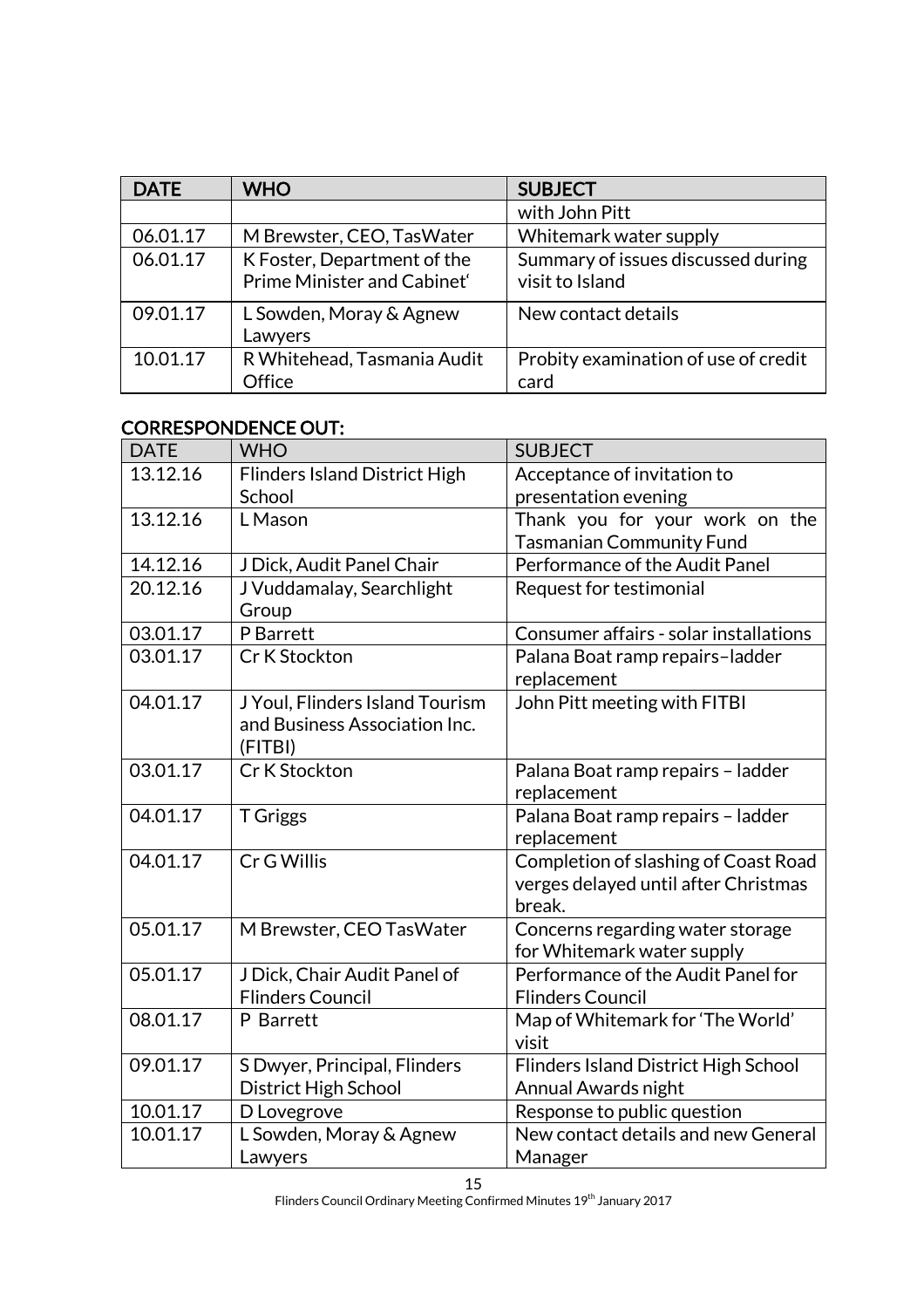| l DATE | <b>WHO</b>                           | SUBJECT                             |
|--------|--------------------------------------|-------------------------------------|
|        | 13.01.17 $\mid$ T Griggs and L Nicol | Senior Council Officer remuneration |

### VOTING REQUIREMENTS:

Simple Majority

#### RECOMMENDATION:

That the Mayor's report be received.

#### DECISION:

12.01.2017 Moved: Deputy Mayor M Cobham Seconded: Cr P Rhodes That the Mayor's report be received.

#### CARRIED UNANIMOUSLY (5-0)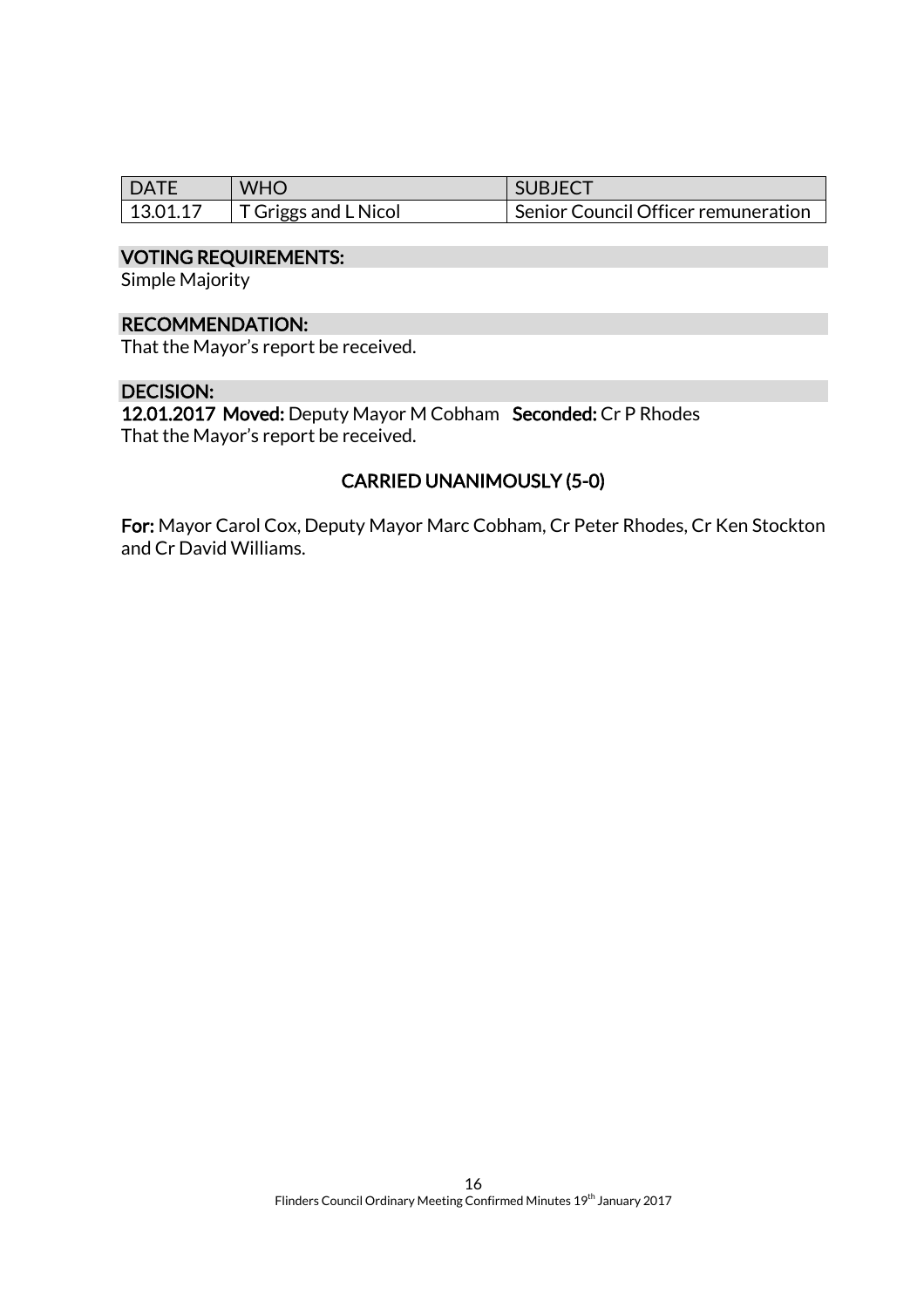# A. DEVELOPMENT SERVICES AND PLANNING APPLICATIONS

#### Item A1: Development Application Report

| <b>ACTION</b>            | Information                                         |
|--------------------------|-----------------------------------------------------|
| <b>PROPONENT</b>         | <b>Council Officer</b>                              |
| <b>OFFICER</b>           | Jacci Viney, Development Services Coordinator       |
| <b>FILE REFERENCE</b>    | DSV/0300                                            |
| <b>ASSOCIATED PAPERS</b> | Annexure 4: Planner's Information Report - December |
|                          | 2016                                                |

#### INTRODUCTION:

The purpose of this report is to provide Councillors with an update of the applications which have been dealt with by the Planning Department for the month of December as per the council motion 249.09.2015, passed at the  $24<sup>th</sup>$  September 2015 Council Meeting.

Council has requested that the planning consultancy service (West Tamar Council) provide this detail to Council on a monthly basis.

#### PREVIOUS COUNCIL CONSIDERATION:

Some items may have been considered at meetings of Council while the remainder have been approved under delegation by the General Manager.

#### OFFICER'S REPORT:

Refer to Annexure 4 - Planner's Information Report – December 2016, provided by West Tamar Council.

#### VOTING REQUIREMENTS:

Simple Majority

#### OFFICER'S RECOMMENDATION:

That the Planner's Information Report – December 2016 be received.

DECISION: 13.01.2017 Moved: Cr D Williams Seconded: Cr K Stockton That the Planner's Information Report – December 2016 be received.

#### CARRIED UNANIMOUSLY (5-0)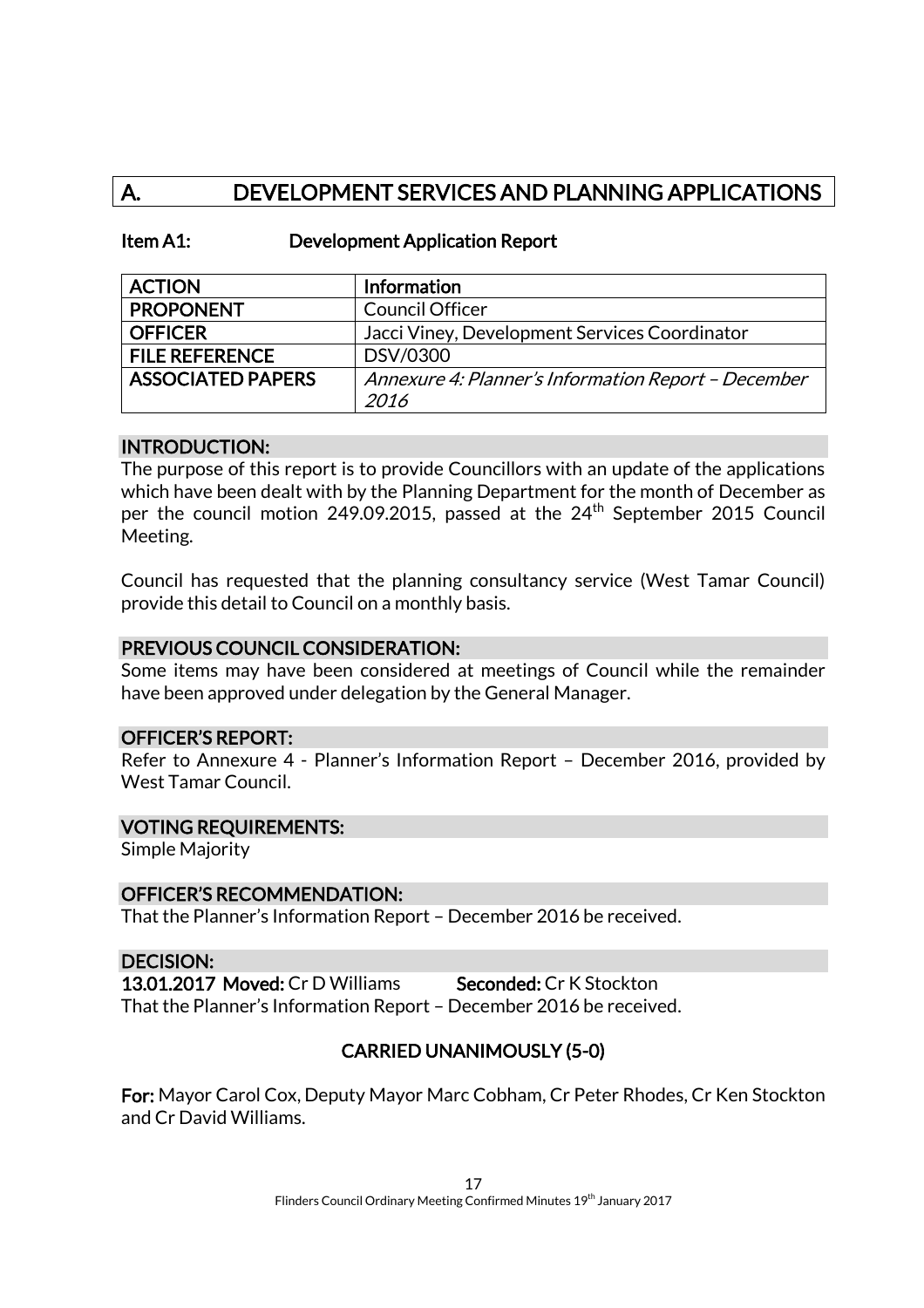# B. NOTICES OF MOTIONS

#### Item B1: Notice of Motion from Cr Marc Cobham - Building Better Regions Fund – Telecommunications

| <b>ACTION</b>            | <b>Decision</b>                                 |
|--------------------------|-------------------------------------------------|
| <b>PROPONENT</b>         | Deputy Mayor Marc Cobham                        |
| <b>OFFICER</b>           | Bill Boehm, General Manager                     |
| <b>FILE REFERENCE</b>    | GOV/0600                                        |
| <b>ASSOCIATED PAPERS</b> | Annexure 5: Building Better Regions Fund        |
|                          | <b>Guidelines</b>                               |
|                          | Annexure 6: Letter - No free Wi-Fi for Flinders |
|                          | Annexure 7: Item A2 March 2016 Closed Council   |
|                          | Meeting (Elected Members only)                  |

# NOTICE OF MOTION:

That Flinders Council:

- 1. Makes an application to the Building Better Regions Fund, which closes on the 28<sup>th</sup> January 2017, for funding to enable an upgrade of the Telecommunication system servicing the Furneaux Group and in particular Flinders and Cape Barren Islands.
- 2. Engages a consultant to assist in the preparation of the grant submission; and
- 3. Decides on what funding commitment it will make along with Telstra and the State Government to support the application.

#### COUNCILLOR'S REPORT:

In 2016 Council made application to the National Stronger Regions Fund (NSRF) which proved to be unsuccessful. The Federal Government has reviewed the purpose of the grant, making changes and rebadging it as the Building Better Regions Fund (BBRF).

The application to the NSRF was developed in conjunction with Telstra and included financial contribution commitments from the State Government, Telstra and Council. It is proposed that all the work and information that went into the NSRF application be built on to make application to the BBRF.

The BBRF Infrastructure Projects Stream provides funding for projects which involve the construction of new infrastructure, or the upgrade or extension of existing infrastructure, that provide economic and social benefits to regional and remote areas. Applications for the Infrastructure Projects Stream open on  $18<sup>th</sup>$  January 2017 and close on 28<sup>th</sup> February 2017.

It is widely acknowledged that the current telecommunications infrastructure supplying the service to the Furneaux Group is inadequate for current day needs.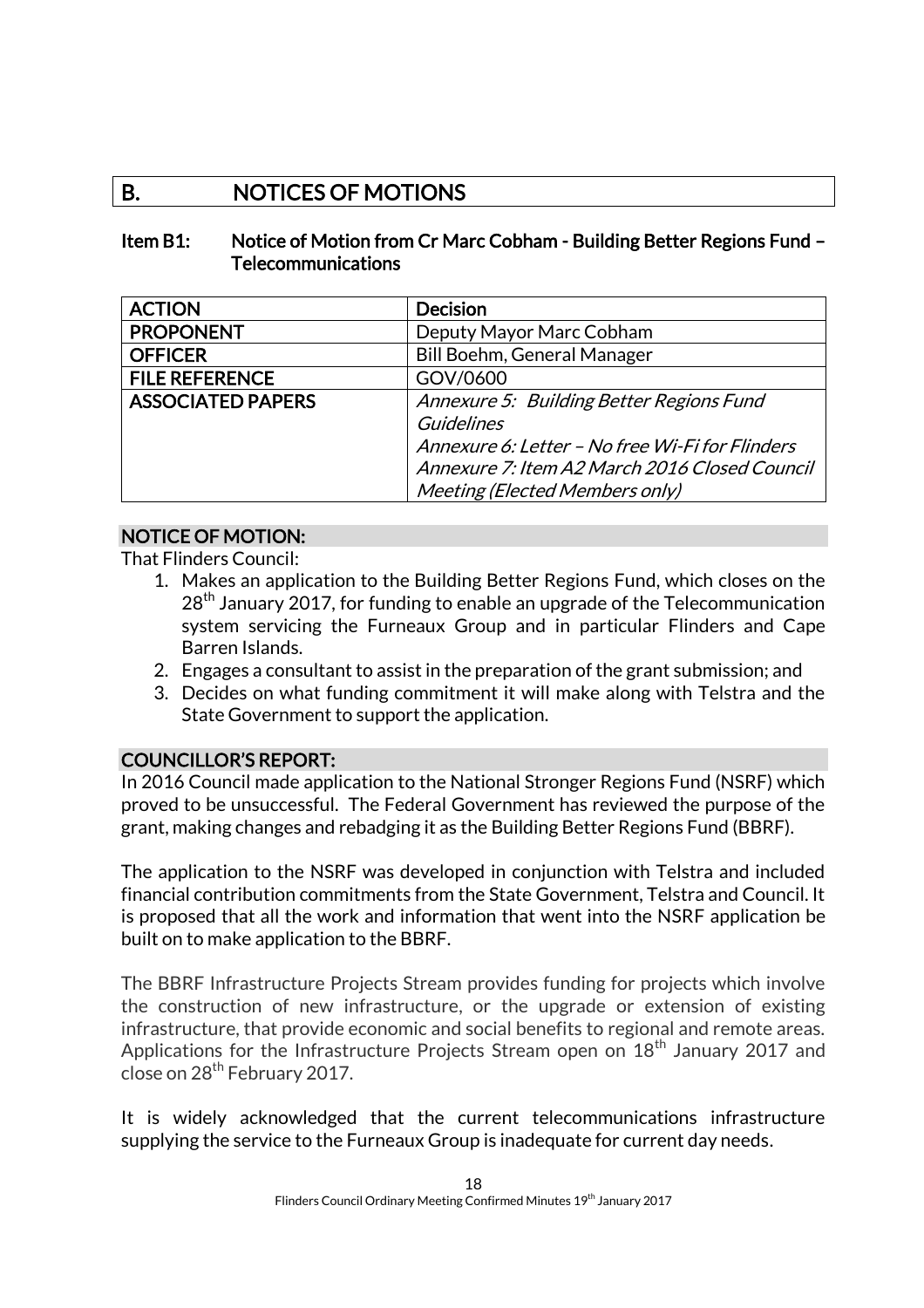The small population of the Furneaux Group makes it uneconomical to upgrade the infrastructure on a commercial basis. Telstra has a federally legislated requirement to supply a basic level of telecommunications to rural and remote areas. The current level of the service to the Island provides basic landline telephone services but does not support a reliable mobile service or a reliable and cost effective data service.

Council, with the support of Government funding, has worked with Telstra to develop an understanding of the requirements needed for the future, and taking into account commercial in confidence information, was reported to Councillors in Closed Council. That agenda item information is still relevant and is provided as Annexure 7 to inform this agenda item (for Councillor information only).

As evidence of the need for better telecommunications to the Furneaux Group and Flinders Island in particular, the Department of State Growth has advised Council in writing that Flinders Island has been removed from the State Government free Wi-Fi program due to the inability of Telstra to provide the service. The letter is included for reference as Annexure 6.

One paragraph in the letter says:

"I can now advise that following the Australian Government's decision not to grant National Stronger Regions Programme funding for the upgrade of the Flinders Island telecommunications, Telstra has advised there will be no Ethernet/ADSL services available on the Island for the foreseeable future. It is with great disappointment that I write to confirm that the existing infrastructure cannot support a viable Wi-Fi service, this means the two free Wi-Fi hotspots proposed for Flinders Island will unfortunately not proceed."

The Mayor has been in constant contact with Michael Patterson, Area General Manager, Telstra Country Wide, and Tasmania Chairman and Director, Telstra Tasmanian Board. Michael has been lobbying the State Government for a funding commitment and has written to the State Government requesting consideration of a 2017 budget commitment.

The Corporate Services Manager, Ms Sophie Pitchford, has been following up on the reasons why the application to the NSRF was not successful and will have that information to apply to the new submission.

This Notice of Motion asks Councillors to support making an application to the BBRF and to also make a decision on whether to support the application with a funding commitment.

#### PREVIOUS COUNCIL CONSIDERATION

July 2015 Budget Workshop 16<sup>th</sup> July 2015 208.07.2015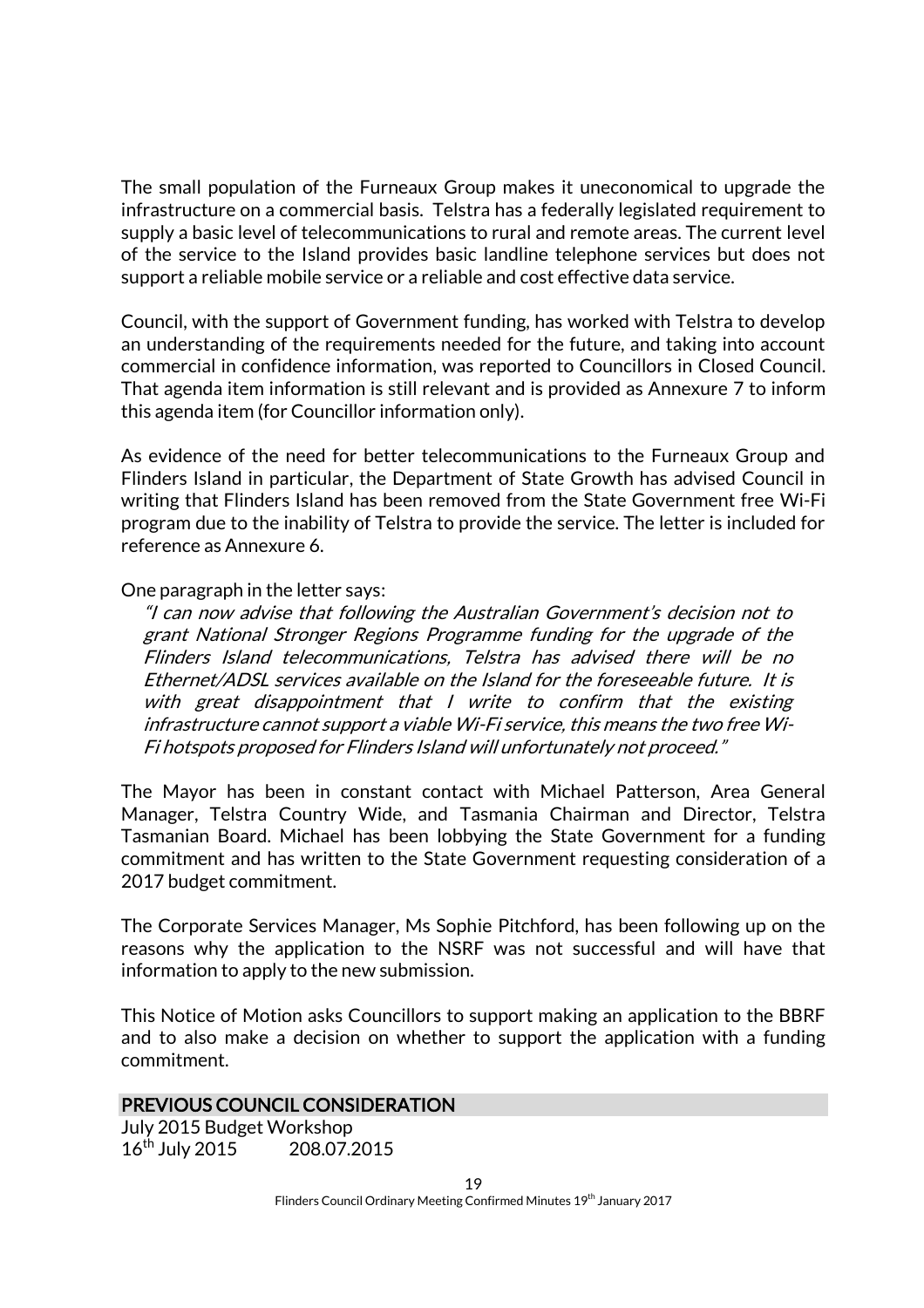#### $3<sup>rd</sup>$  March 2016 33.03.2016 Closed Council Meeting

#### OFFICER'S REPORT:

Telecommunications issues on the Islands have been ongoing for some time and are considered to be one of the main challenges hindering development and population growth on this Island. It is imperative that Council pursues any avenue available to secure funding and support to help address this challenge.

When the NSRF application was submitted in March 2016, Council approved the use of a consultant to assist in the preparation of the grant submission at a cost of \$27,500. The short timeframe for submission to the BBRF and the detailed intimate knowledge of the subject matter required again necessitates the use of a consultant to assist with the preparation of the application.

Council resolved to allocate a maximum of \$770,000 from cash reserves to support the project when the NSRF application was submitted in March 2016. These funds remain available to commit to the BBRF application.

#### STATUTORY REQUIREMENTS:

Local Government Act 1993

#### POLICY/STRATEGIC IMPLICATIONS:

3.0 Access and Connectivity - Work with service providers and other relevant stakeholders to improve security, reliability and cost effectiveness.

3.3 Improved telecommunications for the benefit of local community and economy.

3.3.1 Improved communications with telecommunication service providers in order to encourage new investment and improved services.

#### BUDGET AND FINANCIAL IMPLICATIONS:

Conservatively the cost of preparation of the submission of around \$27,500 should be adequate and if successful \$770,000 value of commitment being made by Council to the project.

#### RISK/LIABILITY:

Liability for actual project delivery remains with others but the risk to development of the Island if there is no application lodged is significant as it potentially holds back many businesses from developing. The Community would expect the Council to take a lead in this area so there are risks to the Council's reputation if this action is not undertaken.

#### VOTING REQUIREMENTS:

Absolute Majority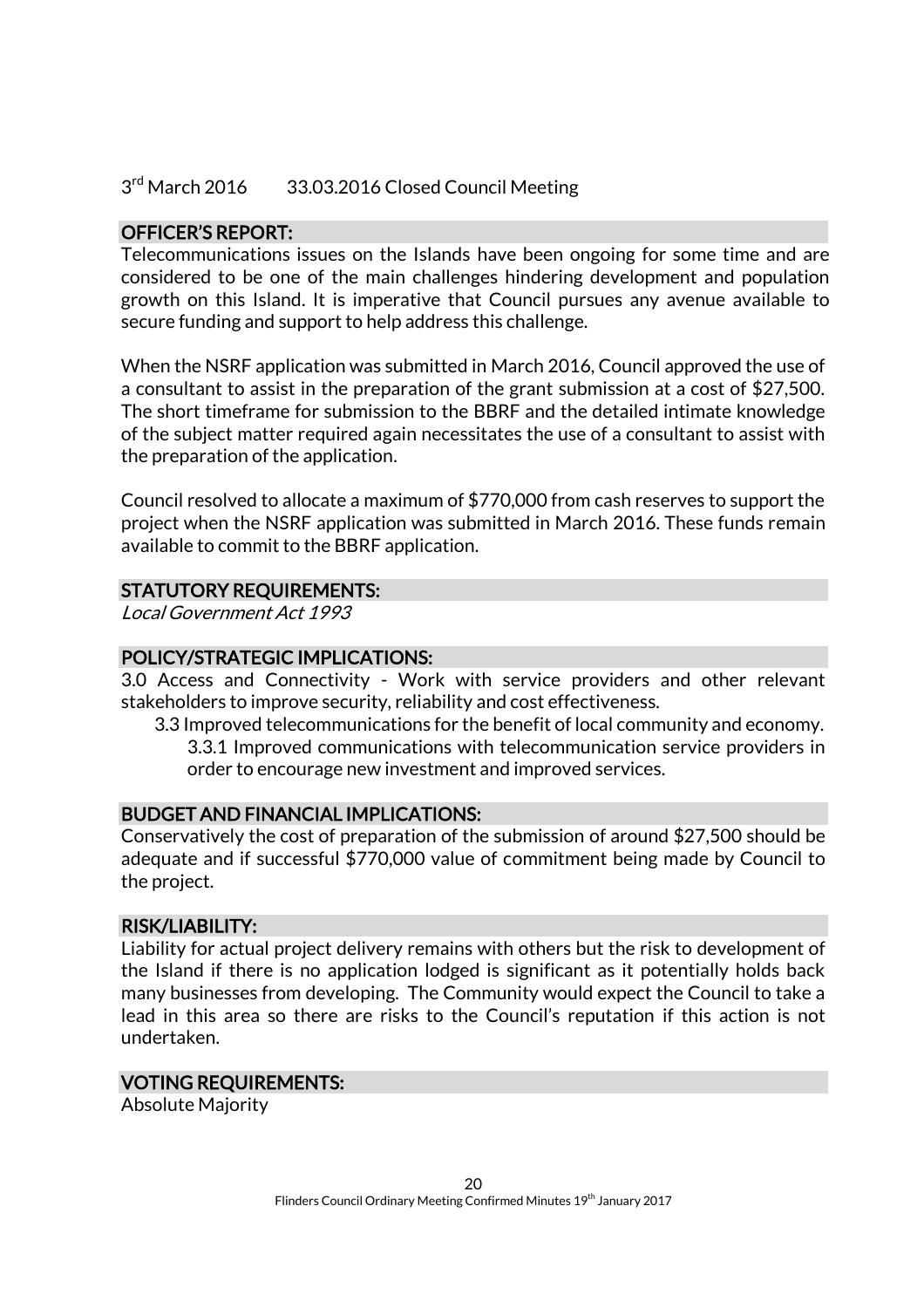#### OFFICER'S RECOMMENDATION:

The motion as written.

### DECISION:

14.01.2017 Moved: Deputy Mayor M Cobham Seconded: Cr K Stockton That Flinders Council:

- 1. Makes an application to the Building Better Regions Fund, which closes on the 28<sup>th</sup> January 2017, for funding to enable an upgrade of the Telecommunication system servicing the Furneaux Group and in particular Flinders and Cape Barren Islands.
- 2. Engages a consultant to assist in the preparation of the grant submission; and
- 3. Decides on what funding commitment it will make along with Telstra and the State Government to support the application.

# CARRIED UNANIMOUSLY (5-0)

For: Mayor Carol Cox, Deputy Mayor Marc Cobham, Cr Peter Rhodes, Cr Ken Stockton and Cr David Williams.

15.01.2017 Moved: Cr K Stockton Seconded: Cr P Rhodes That Council approves the budget allocation of up to \$27,500 for the appointment of an appropriate consultant to prepare an independent review of the business case for the Building Better Regions Fund.

# CARRIED UNANIMOUSLY (5-0)

For: Mayor Carol Cox, Deputy Mayor Marc Cobham, Cr Peter Rhodes, Cr Ken Stockton and Cr David Williams.

16.01.2017 Moved: Deputy Mayor M Cobham Seconded: Cr D Williams That Council commits to providing a financial commitment of \$770,000 to the project should the Building Better Regions Fund application be successful. CARRIED UNANIMOUSLY (5-0)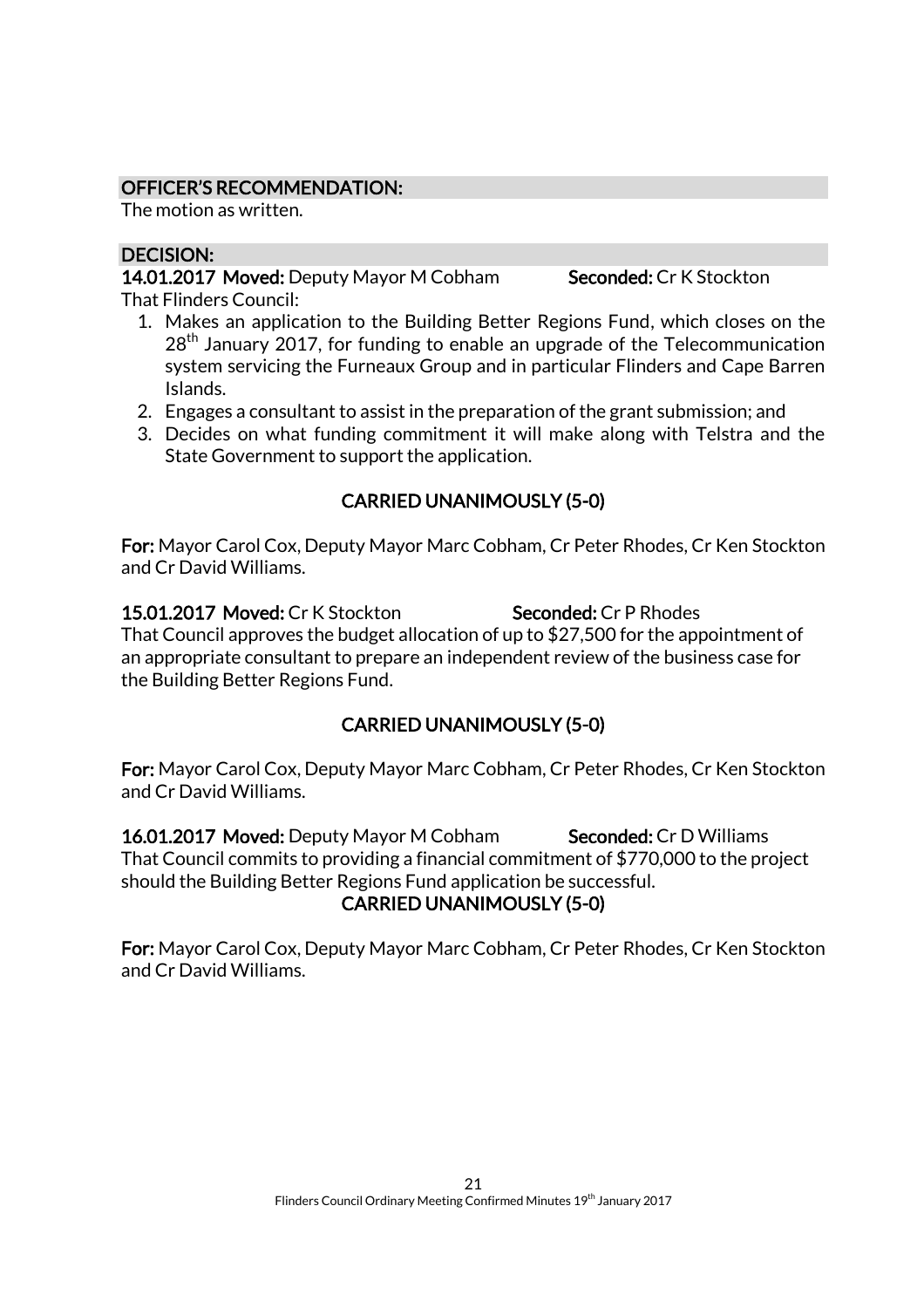# C. CORPORATE SERVICES

#### Item C1: Quarterly Financial Report for October to December 2016

| <b>ACTION</b>            | <b>Information</b>                                          |  |
|--------------------------|-------------------------------------------------------------|--|
| <b>PROPONENT</b>         | <b>Council Officer</b>                                      |  |
| <b>OFFICER</b>           | Sophie Pitchford, Corporate Services Manager                |  |
| <b>FILE REFERENCE</b>    | FIN/0100                                                    |  |
| <b>ASSOCIATED PAPERS</b> | Annexure 8: Financials - October to December<br><i>2016</i> |  |
|                          | Annexure 9: Summary Portfolio Valuation                     |  |
|                          | Annexure 10: Detailed Portfolio Valuation                   |  |

#### INTRODUCTION:

Presented to Council is the second Quarterly Financial Report for the period commencing  $1<sup>st</sup>$  October 2016 and ending  $31<sup>st</sup>$  December 2016.

#### PREVIOUS COUNCIL CONSIDERATION:

Council considers the Quarterly Financial Report on a quarterly basis.

#### OFFICER'S REPORT:

The report structure provides a summary of income and expenditure for the second quarter across all departmental divisions as individual finance reports. The Statement of Comprehensive Income includes actuals from the previous financial year, for comparison against current actuals, as well as the 2016/17 Annual Budget.

The Capital Works Report highlights each project and the expenditure incurred to date as well as projects carried forward as Works in Progress arising from the previous financial year.

#### STATUTORY REQUIREMENT:

Local Government Act 1993

#### POLICY/STRATEGIC IMPLICATIONS:

4.0 Strategic, Efficient and Effective Organisation - Responding to risks and opportunities.

4.3 Ensure Council meets its statutory obligations and manages corporate and community risk.

#### BUDGET AND FINANCIAL IMPLICATIONS:

Annual Plan – all areas

#### RISK/LIABILITY:

No foreseen risks or legal obligations identified as a result of the financial report.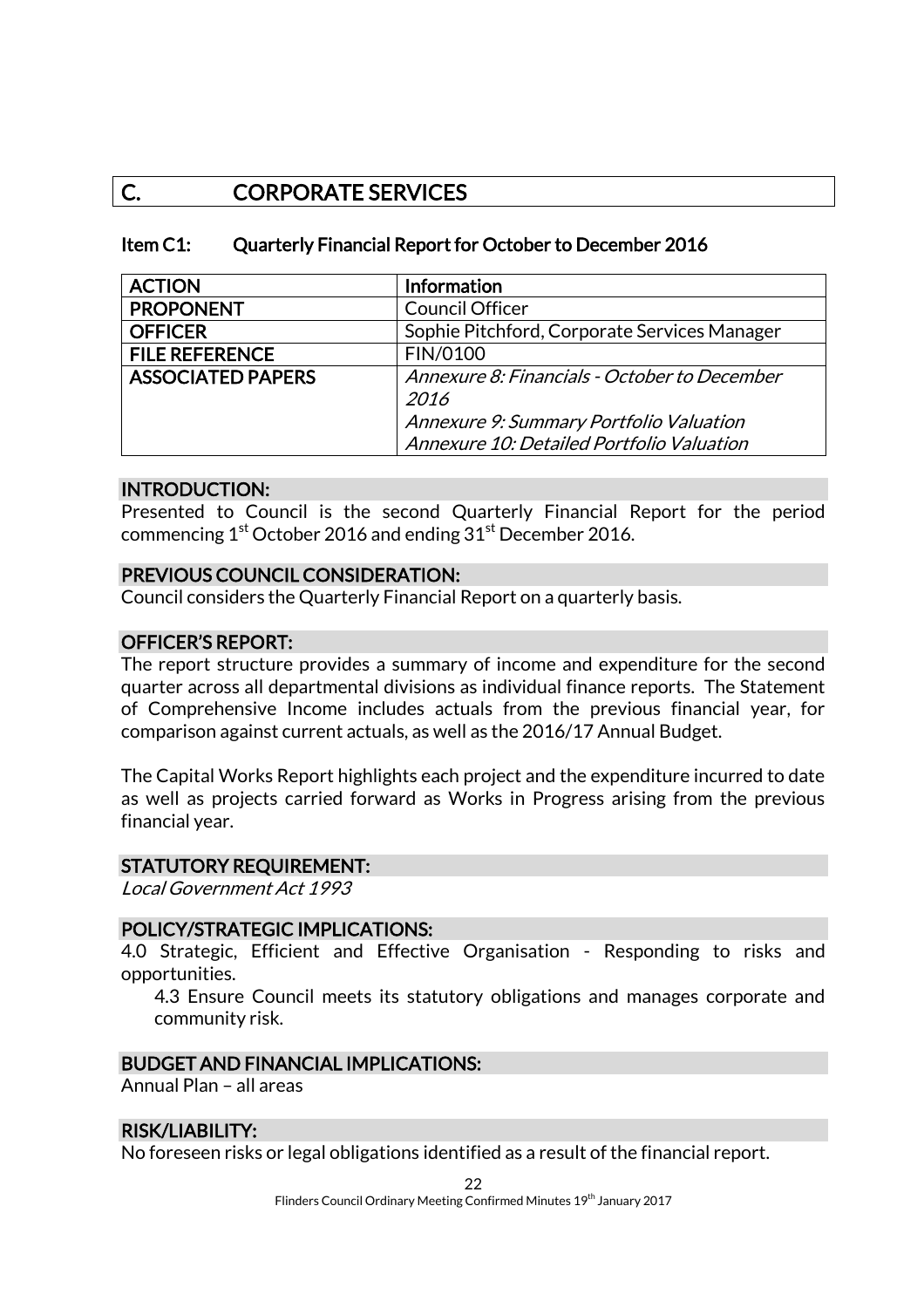#### VOTING REQUIREMENTS:

Simple Majority

#### OFFICER'S RECOMMENDATION:

That the Quarterly Financial Report for the period commencing  $1<sup>st</sup>$  October 2016 and ending 31<sup>st</sup> December 2016 be received and accepted.

#### DECISION:

17.01.2017 Moved: Cr K Stockton Seconded: Deputy Mayor M Cobham That the Quarterly Financial Report for the period commencing 1<sup>st</sup> October 2016 and ending 31<sup>st</sup> December 2016 be received and accepted.

#### CARRIED UNANIMOUSLY (5-0)

For: Mayor Carol Cox, Deputy Mayor Marc Cobham, Cr Peter Rhodes, Cr Ken Stockton and Cr David Williams.

Note: Cr David Williams asked if a discussion on Council's investments be included in the next workshop.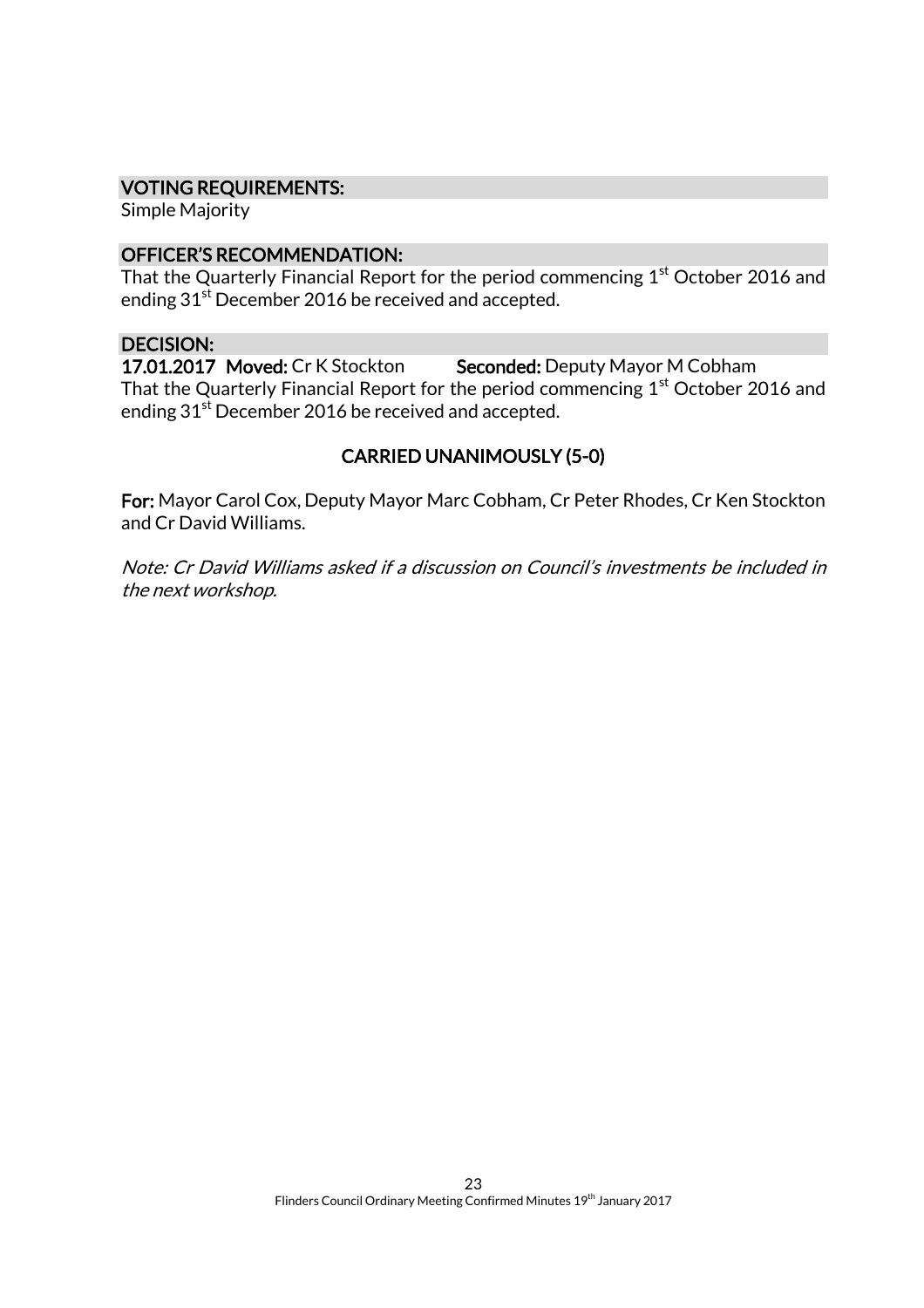# D. GOVERNANCE

#### Item D1: Use of the Flinders Council Common Seal

| <b>ACTION</b>            | <b>Information</b>                           |
|--------------------------|----------------------------------------------|
| <b>PROPONENT</b>         | <b>Council Officer</b>                       |
| <b>OFFICER</b>           | Bill Boehm, General Manager                  |
| <b>FILE REFERENCE</b>    | GOV/1000                                     |
| <b>ASSOCIATED PAPERS</b> | Annexure 11: Common Seal Register 26.09.16 - |
|                          | 10.01.17                                     |

#### INTRODUCTION:

The purpose of this report is to provide Councillors with an update on the use of the Flinders Council Common Seal, as per the council motion 216.09.2016 passed at the 22<sup>nd</sup> September 2016 Council Meeting.

#### PREVIOUS COUNCIL CONSIDERATION:

216.09.2016 22<sup>nd</sup> September 2016

#### OFFICER'S REPORT:

The Flinders Council Common Seal Register was created on 26<sup>th</sup> September 2016 following a resolution of Council and is available to Councillors on request at any time. A report on the use of the Flinders Council Common Seal will be included in Council Meeting Agendas on a quarterly basis.

Annexure 11 details the use of the Flinders Council Common Seal from the  $26<sup>th</sup>$ September 2016 until the 10<sup>th</sup> January 2017.

#### STATUTORY REQUIREMENT:

Nil (Common Law)

#### POLICY/STRATEGIC IMPLICATIONS:

No policy exists on this matter. There are no strategic implications

# BUDGET AND FINANCIAL IMPLICATIONS:

Nil

#### RISK/LIABILITY:

Minimum

#### VOTING REQUIREMENTS:

Simple Majority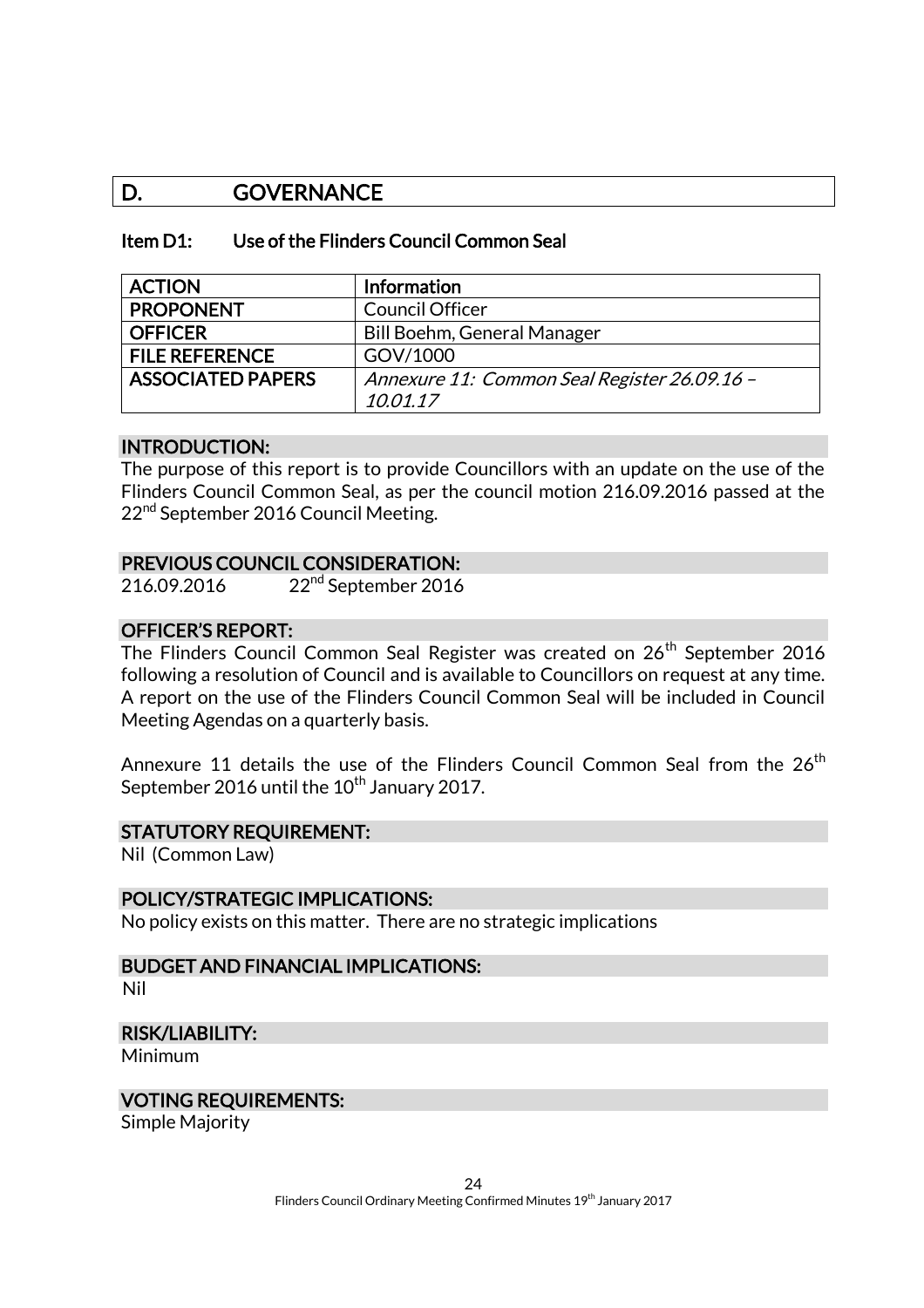### OFFICER'S RECOMMENDATION:

That the report on the use of the Flinders Council Common Seal from 26<sup>th</sup> September 2016 until the  $10^{th}$  January 2017 be received.

#### DECISION:

18.01.2017 Moved: Cr P Rhodes Seconded: Cr K Stockton That the report on the use of the Flinders Council Common Seal from 26<sup>th</sup> September 2016 until the  $10^{th}$  January 2017 be received.

# CARRIED UNANIMOUSLY (5-0)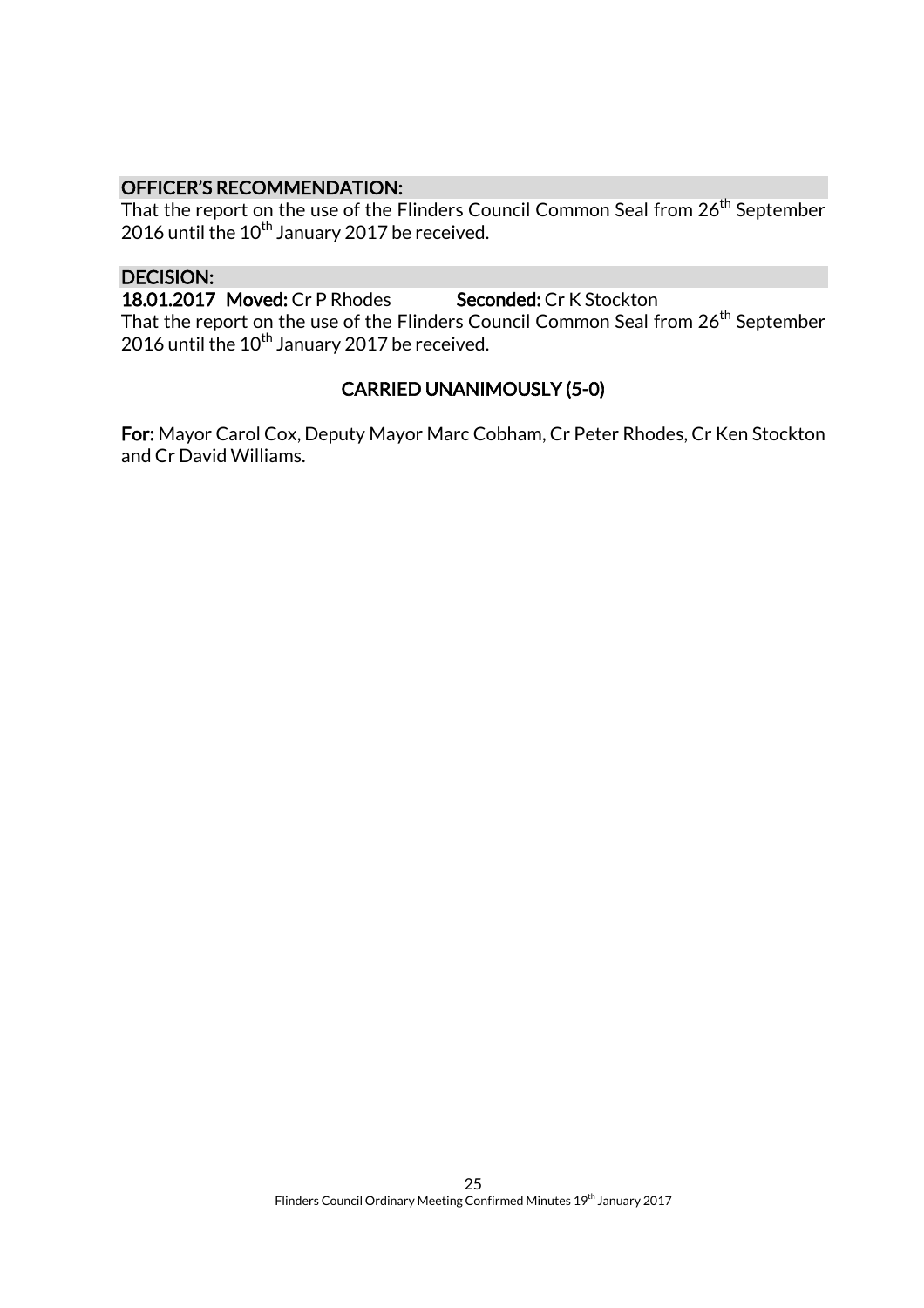# Item D2: Council's 2<sup>nd</sup> Quarterly Report

| <b>ACTION</b>            | Information                                 |
|--------------------------|---------------------------------------------|
| <b>PROPONENT</b>         | <b>Council Officer</b>                      |
| <b>OFFICER</b>           | Bill Boehm, General Manager                 |
| <b>FILE REFERENCE</b>    | COU/0600                                    |
| <b>ASSOCIATED PAPERS</b> | Annexure 12: Council's 2nd Quarterly Report |
|                          | (October - December 2016)                   |

#### INTRODUCTION:

The purpose of this report is to provide Councillors with an update of the various actions taken by the whole of Council for the second quarter of the financial year.

#### PREVIOUS COUNCIL CONSIDERATION:

Previously provided as departmental monthly reports then departmental quarterly reports.

#### OFFICER'S REPORT:

Please read Annexure 9 - Council's 2<sup>nd</sup> Quarterly Report (October - December 2016).

#### VOTING REQUIREMENTS:

Simple Majority

#### OFFICER'S RECOMMENDATION:

That the Council's 2<sup>nd</sup> Quarterly Report (October - December 2016) be received and accepted by Council.

Mayor Carol Cox called a break in the meeting at 1.25pm and resumed the meeting at 1.27pm.

# DECISION:

19.01.2017 Moved: Deputy Mayor M Cobham Seconded: Cr D Williams That the Council's 2<sup>nd</sup> Quarterly Report (October - December 2016) be received and accepted by Council, including the airport  $2<sup>nd</sup>$  quarterly report tabled at the meeting.

# CARRIED UNANIMOUSLY (5-0)